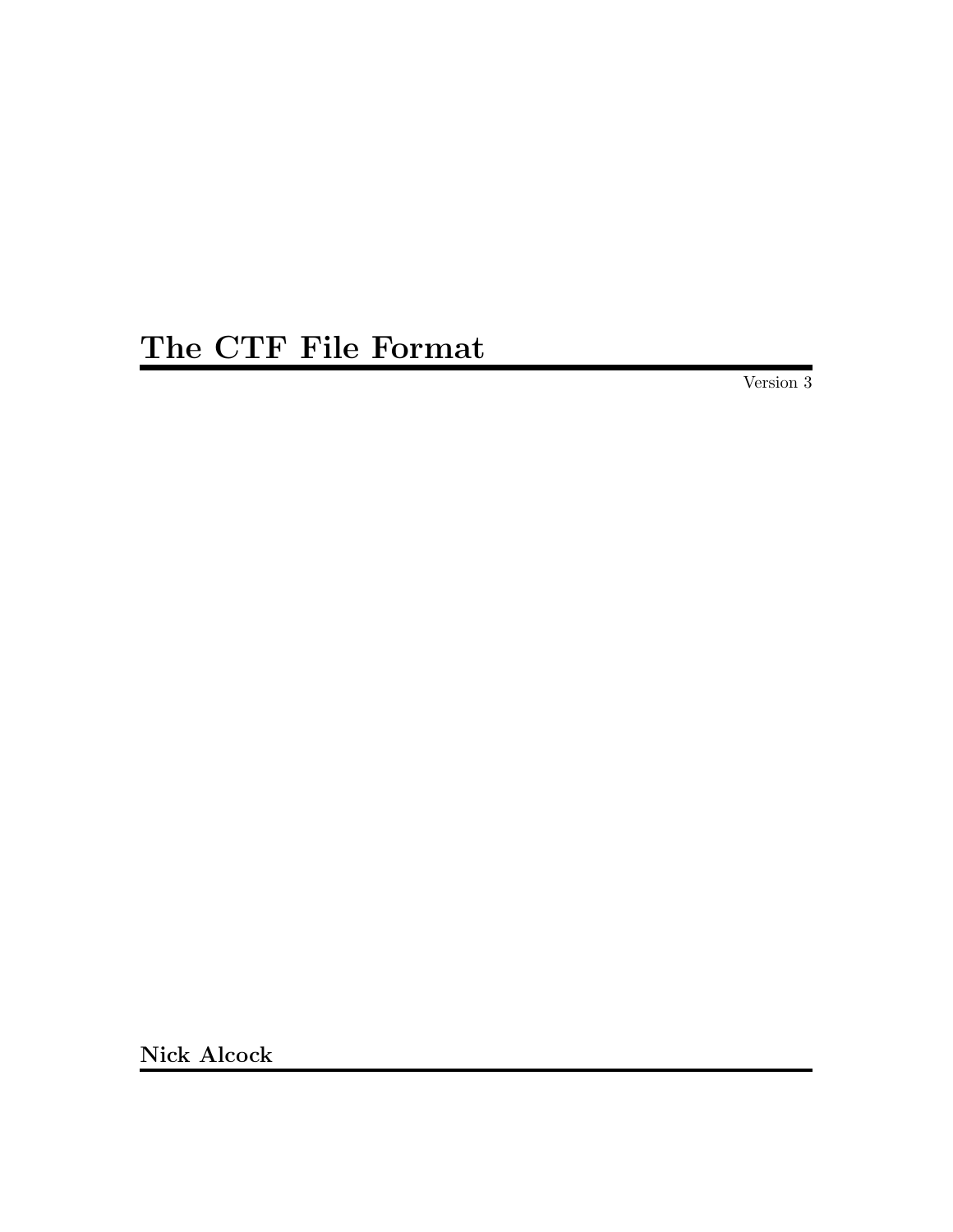Copyright  $\odot$  2021 Free Software Foundation, Inc.

Permission is granted to copy, distribute and/or modify this document under the terms of the GNU General Public License, Version 3 or any later version published by the Free Software Foundation. A copy of the license is included in the section entitled "GNU General Public License".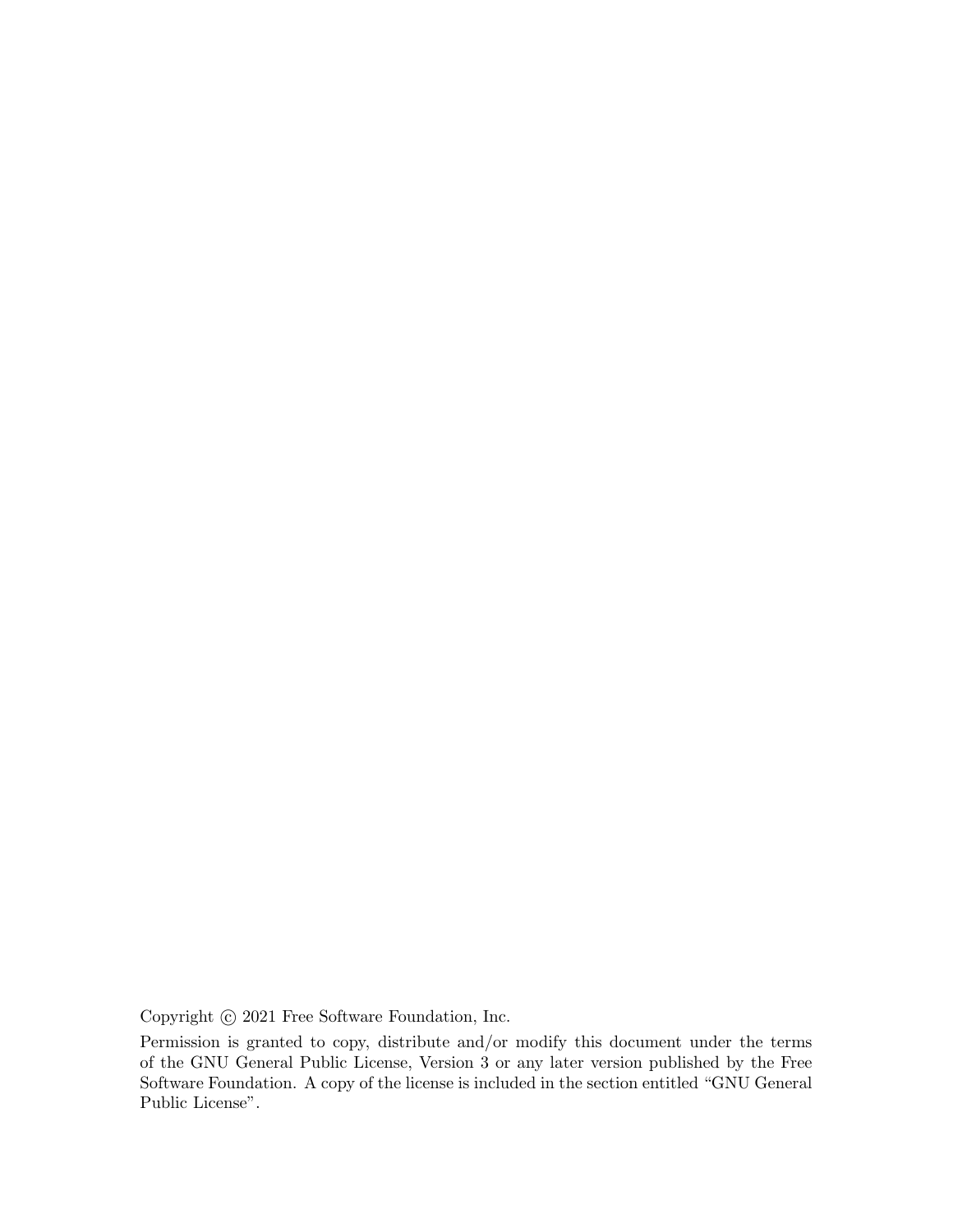## Table of Contents

| 1              |            |                                                                                             |
|----------------|------------|---------------------------------------------------------------------------------------------|
| 1              |            |                                                                                             |
| $\overline{2}$ |            |                                                                                             |
|                | 2.1        |                                                                                             |
|                | 2.1.1      |                                                                                             |
|                | 2.2        |                                                                                             |
|                | 2.3        |                                                                                             |
|                | 2.3.1      |                                                                                             |
|                | 2.3.2      |                                                                                             |
|                | 2.3.3      |                                                                                             |
|                | 2.3.4      |                                                                                             |
|                | 2.3.5      |                                                                                             |
|                | 2.3.6      |                                                                                             |
|                | 2.3.7      |                                                                                             |
|                | 2.3.8      |                                                                                             |
|                | 2.3.9      |                                                                                             |
|                | 2.3.10     |                                                                                             |
|                | 2.3.11     |                                                                                             |
|                | 2.3.12     |                                                                                             |
|                | 2.4        |                                                                                             |
|                | 2.5<br>2.6 |                                                                                             |
|                | 2.7        |                                                                                             |
|                | 2.8        |                                                                                             |
|                | 2.9        |                                                                                             |
|                | 2.10       |                                                                                             |
|                | 2.10.1     |                                                                                             |
|                | 2.10.2     | CTF version $1, \ldots, \ldots, \ldots, \ldots, \ldots, \ldots, \ldots, \ldots, \ldots, 22$ |
|                |            |                                                                                             |
|                |            |                                                                                             |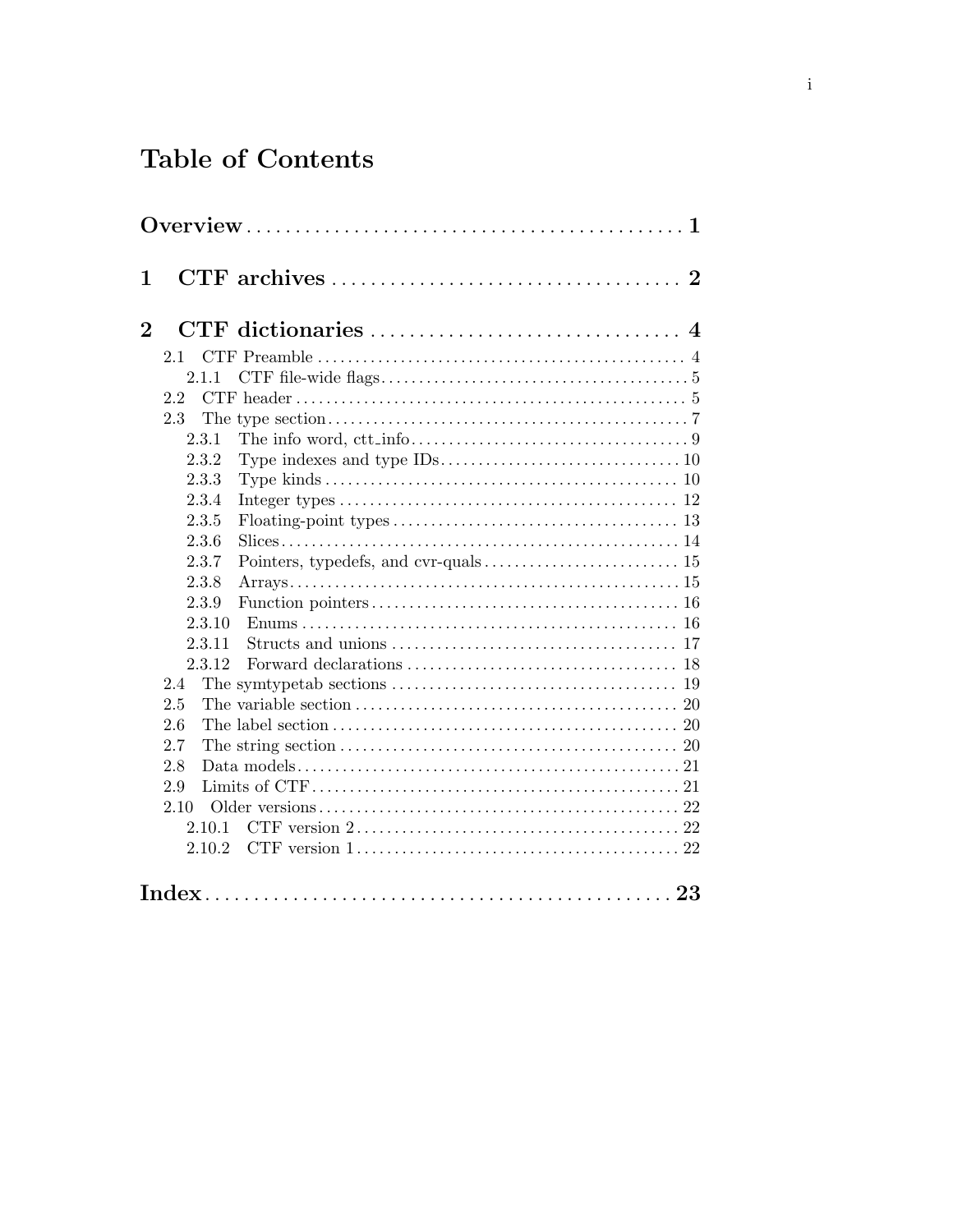### <span id="page-3-0"></span>**Overview**

The CTF file format compactly describes C types and the association between function and data symbols and types: if embedded in ELF objects, it can exploit the ELF string table to reduce duplication further. There is no real concept of namespacing: only top-level types are described, not types scoped to within single functions.

CTF dictionaries can be children of other dictionaries, in a one-level hierarchy: child dictionaries can refer to types in the parent, but the opposite is not sensible (since if you refer to a child type in the parent, the actual type you cited would vary depending on what child was attached). This parent/child definition is recorded in the child, but only as a recommendation: users of the API have to attach parents to children explicitly, and can choose to attach a child to any parent they like, or to none, though doing so might lead to unpleasant consequences like dangling references to types. See [Section 2.3.2 \[Type indexes](#page-12-0) [and type IDs\], page 10](#page-12-0). Type lookups in child dicts that are not associated with a parent at all will fail with ECTF\_NOPARENT if a parent type was needed.

The associated API to generate, merge together, and query this file format will be described in the accompanying libctf manual once it is written. There is no API to modify dictionaries once they've been written out: CTF is a write-once file format. (However, it is always possible to dynamically create a new child dictionary on the fly and attach it to a pre-existing, read-only parent.)

There are two major pieces to CTF: the archive and the dictionary. Some relatives and ancestors of CTF call dictionaries containers: the archive format is unique to this variant of CTF. (Much of the source code still uses the old term.)

The archive file format is a very simple mmappable archive used to group multiple dictionaries together into groups: it is expected to slowly go away and be replaced by other mechanisms, but right now it is an important part of the file format, used to group dictionaries containing types with conflicting definitions in different TUs with the overarching dictionary used to store all other types. (Even when archives go away, the libctf API used to access them will remain, and access the other mechanisms that replace it instead.)

The CTF dictionary consists of a preamble, which does not vary between versions of the CTF file format, and a header and some number of sections, which can vary between versions.

The rest of this specification describes the format of these sections, first for the latest version of CTF, then for all earlier versions supported by libctf: the earlier versions are defined in terms of their differences from the next later one. We describe each part of the format first by reproducing the C structure which defines that part, then describing it at greater length in terms of file offsets.

The description of the file format ends with a description of relevant limits that apply to it. These limits can vary between file format versions.

This document is quite young, so for now the C code in ctf.h should be presumed correct when this document conflicts with it.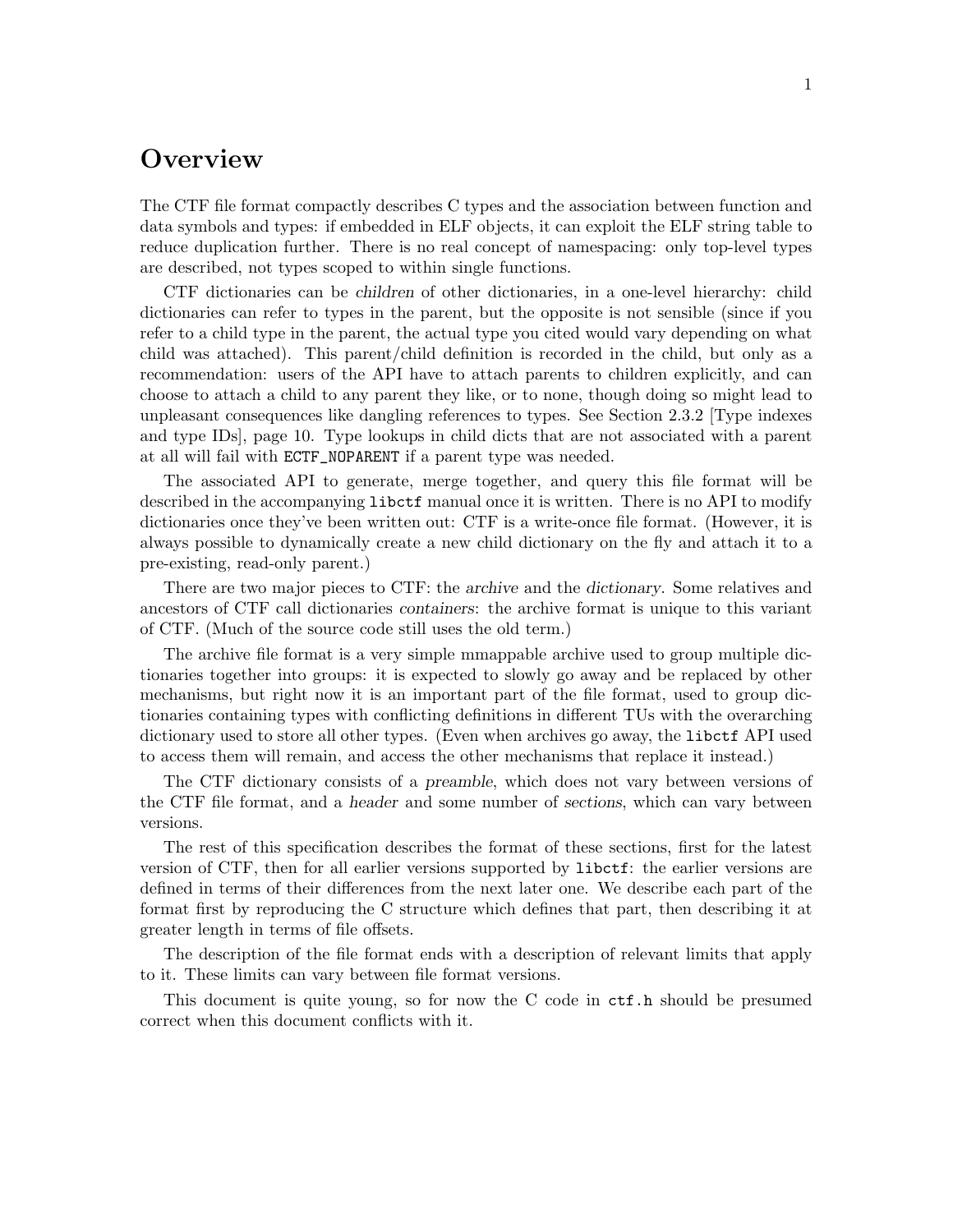### <span id="page-4-0"></span>1 CTF archives

The CTF archive format maps names to CTF dictionaries. The names may contain any character other than \0, but for now archives containing slashes in the names may not extract correctly. It is possible to insert multiple members with the same name, but these are quite hard to access reliably (you have to iterate through all the members rather than opening by name) so this is not recommended.

CTF archives are not themselves compressed: the constituent components, CTF dictionaries, can be compressed. (See [Section 2.2 \[CTF header\], page 5\)](#page-7-1).

CTF archives usually contain a collection of related dictionaries, one parent and many children of that parent. CTF archives can have a member with a *default name*, .ctf (which can be represented as NULL in the API). If present, this member is usually the parent of all the children, but it is possible for CTF producers to emit parents with different names if they wish (usually for backward- compatibility purposes).

.ctf sections in ELF objects consist of a single CTF dictionary rather than an archive of dictionaries if and only if the section contains no types with identical names but conflicting definitions: if two conflicting definitions exist, the deduplicator will place the type most commonly referred to by other types in the parent and will place the other type in a child named after the translation unit it is found in, and will emit a CTF archive containing both dictionaries instead of a raw dictionary. All types that refer to such conflicting types are also placed in the per-translation-unit child.

The definition of an archive in  $\texttt{ctf.h}$  is as follows:

```
struct ctf_archive
{
  uint64_t ctfa_magic;
  uint64_t ctfa_model;
  uint64_t ctfa_nfiles;
  uint64_t ctfa_names;
  uint64_t ctfa_ctfs;
};
typedef struct ctf_archive_modent
{
 uint64_t name_offset;
  uint64_t ctf_offset;
} ctf_archive_modent_t;
```
(Note one irregularity here: the ctf\_archive\_t is not a typedef to struct ctf\_archive, but a different typedef, private to libctf, so that things that are not really archives can be made to appear as if they were.)

All the above items are always in little-endian byte order, regardless of the machine endianness.

The archive header has the following fields: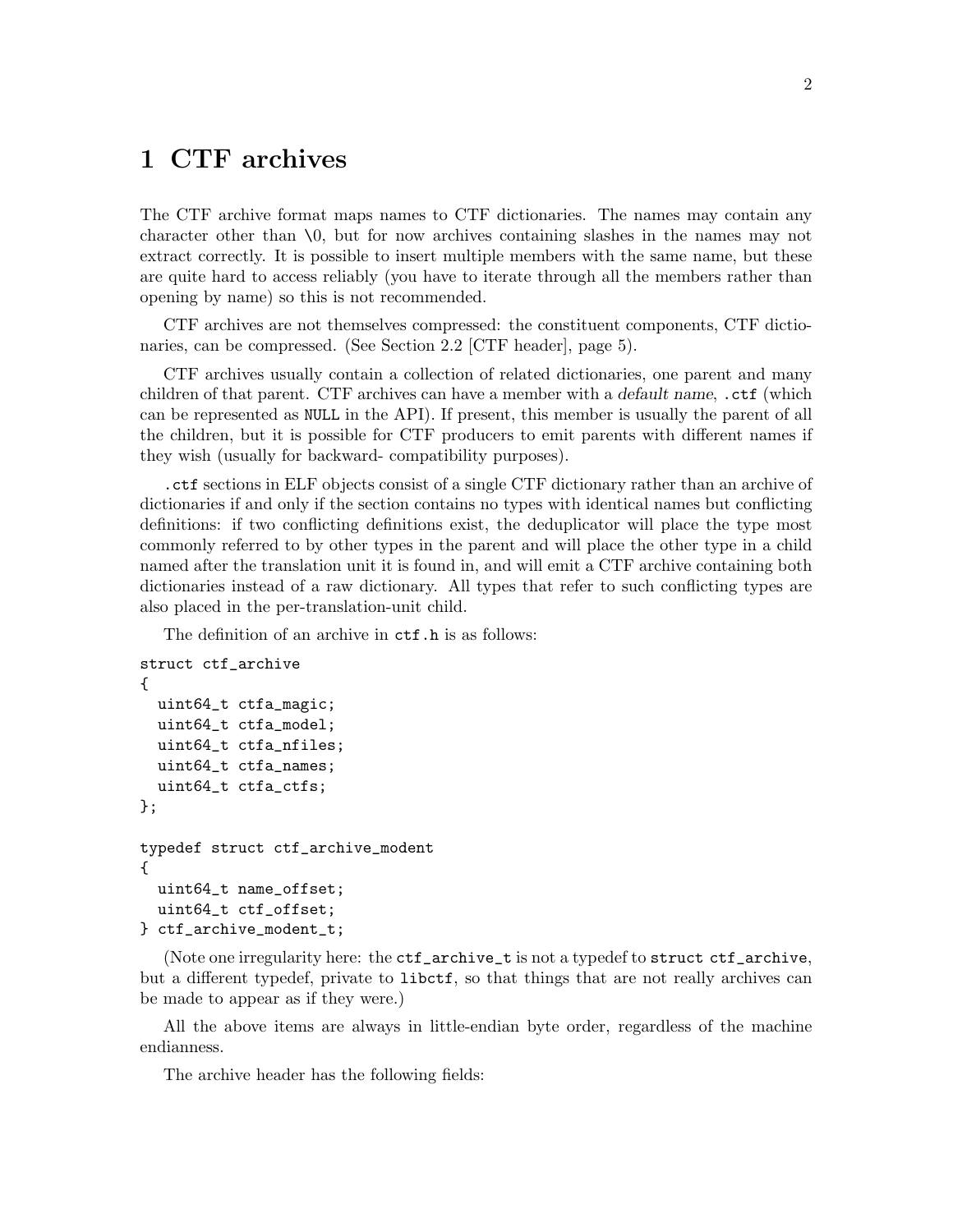<span id="page-5-0"></span>

| <b>Offset</b><br>0x00 | <b>Name</b><br>uint64_t ctfa_magic | Description<br>magic number for archives,<br>CTFA_MAGIC:<br>The<br>0x8b47f2a4d7623eeb.                                                                              |
|-----------------------|------------------------------------|---------------------------------------------------------------------------------------------------------------------------------------------------------------------|
| 0x08                  | uint64_t ctfa_model                | The data model for this archive: an arbitrary integer<br>that serves no purpose but to be handed back by the<br>libett API. See Section 2.8 [Data models], page 21. |
| 0x10                  | uint64_t ctfa_nfiles               | The number of CTF dictionaries in this archive.                                                                                                                     |
| 0x18                  | uint64_t ctfa_names                | Offset of the name table, in bytes from the start of<br>the archive. The name table is an array of struct<br>ctf_archive_modent_t[ctfa_nfiles].                     |
| 0x20                  | uint64_t ctfa_ctfs                 | Offset of the CTF table. Each element starts with a<br>uint64_t size, followed by a CTF dictionary.                                                                 |

The array pointed to by ctfa\_names is an array of entries of ctf\_archive\_modent:

| <b>Offset</b><br>0x00 | <b>Name</b><br>uint64_t name_offset | <b>Description</b><br>Offset of this name, in bytes from the start<br>of the archive. |
|-----------------------|-------------------------------------|---------------------------------------------------------------------------------------|
| 0x08                  | uint64_t ctf_offset                 | Offset of this CTF dictionary, in bytes from<br>the start of the archive.             |

The ctfa\_names array is sorted into ASCIIbetical order by name (i.e. by the result of dereferencing the name\_offset).

The archive file also contains a name table and a table of CTF dictionaries: these are pointed to by the structures above. The name table is a simple strtab which is not required to be sorted; the dictionary array is described above in the entry for ctfa\_ctfs.

The relative order of these various parts is not defined, except that the header naturally always comes first.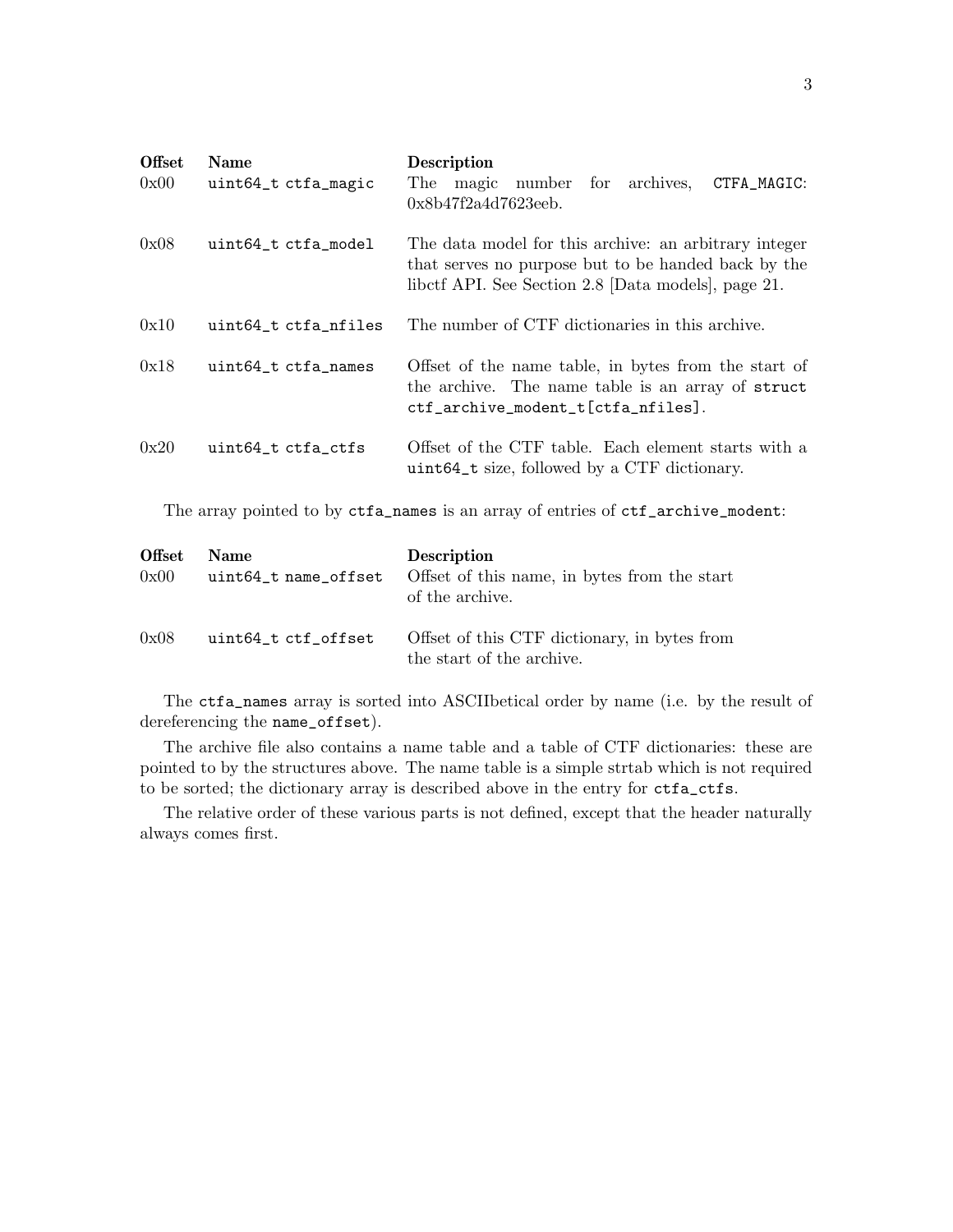### <span id="page-6-0"></span>2 CTF dictionaries

CTF dictionaries consist of a header, starting with a premable, and a number of sections.

### <span id="page-6-1"></span>2.1 CTF Preamble

The preamble is the only part of the CTF dictionary whose format cannot vary between versions. It is never compressed. It is correspondingly simple:

```
typedef struct ctf_preamble
{
 unsigned short ctp_magic;
 unsigned char ctp_version;
 unsigned char ctp_flags;
} ctf_preamble_t;
```
#defines are provided under the names cth\_magic, cth\_version and cth\_flags to make the fields of the ctf\_preamble\_t appear to be part of the ctf\_header\_t, so consuming programs rarely need to consider the existence of the preamble as a separate structure.

| <b>Offset</b><br>0x00 | <b>Name</b><br>unsigned short ctp_magic | <b>Description</b><br>The magic number for CTF dictionaries,<br>CTF_MAGIC: 0xdff2. |
|-----------------------|-----------------------------------------|------------------------------------------------------------------------------------|
| 0x02                  | unsigned char ctp_version               | The version number of this CTF dictio-<br>nary.                                    |
| 0x03                  | ctp_flags                               | Flags for this CTF file. See Section 2.1.1<br>[CTF file-wide flags], page 5.       |

Every element of a dictionary must be naturally aligned unless otherwise specified. (This restriction will be lifted in later versions.)

CTF dictionaries are stored in the native endianness of the system that generates them: the consumer  $(e.g., 1**i** *best f*)$  can detect whether to endian-flip a CTF dictionary by inspecting the ctp\_magic. (If it appears as 0xf2df, endian-flipping is needed.)

The version of the CTF dictionary can be determined by inspecting ctp\_version. The following versions are currently valid, and libctf can read all of them:

| <b>Version</b><br>CTF_VERSION_1 | <b>Number</b> | <b>Description</b><br>First version, rare. Very similar to Solaris CTF.<br>See Section 2.10.2 [CTF version 1], page 22.                         |
|---------------------------------|---------------|-------------------------------------------------------------------------------------------------------------------------------------------------|
| CTF_VERSION_1_UPGRADED_3 2      |               | First version, upgraded to v3 or higher and writ-<br>ten out again. Name may change. Very rare. See<br>Section 2.10.2 [CTF version 1], page 22. |
| CTF_VERSION_2                   | 3             | Second version, with many range limits lifted. See<br>Section 2.10.1 [CTF version 2], page 22.                                                  |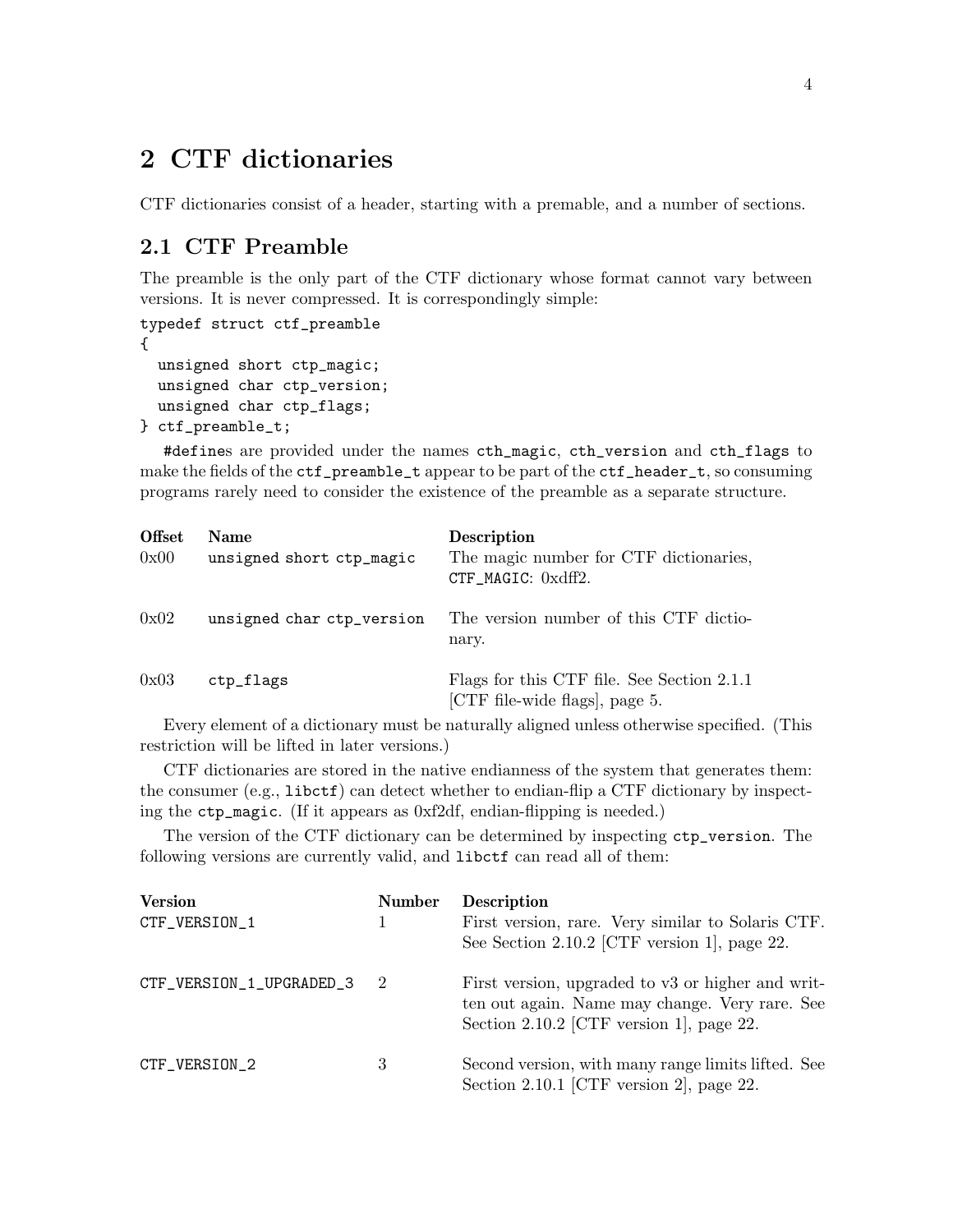<span id="page-7-0"></span>CTF\_VERSION\_3 4 Third and current version.

This section documents CTF\_VERSION\_3: differences in older versions are described in See [Section 2.10 \[Older versions\], page 22.](#page-24-0)

### <span id="page-7-2"></span>2.1.1 CTF file-wide flags

The preamble contains bitflags in its ctp\_flags field that describe various file-wide properties. Some of the flags are valid only for particular file-format versions, which means the flags can be used to fix file-format bugs. Consumers that see unknown flags should accordingly assume that the dictionary is not comprehensible, and refuse to open them.

The following flags are currently defined. Many are bug workarounds, valid only in CTFv3, and will not be valid in any future versions: the same values may be reused for other flags in v4+.

| Flag              | <b>Versions</b> | Value | <b>Meaning</b>                                                                                                       |
|-------------------|-----------------|-------|----------------------------------------------------------------------------------------------------------------------|
| CTF_F_COMPRESS    | All             | 0x1   | Compressed with zlib                                                                                                 |
| CTF_F_NEWFUNCINFO | 3 only          | 0x2   | "New-format" func info section.                                                                                      |
| CTF_F_IDXSORTED   | 3+              | 0x4   | The index section is in sorted order                                                                                 |
| CTF_F_DYNSTR      | 3 only          | 0x8   | The external strtab is in .dynstr and the<br>symtab used is .dynsym. See Section 2.7<br>The string section, page 20, |

CTF\_F\_NEWFUNCINFO and CTF\_F\_IDXSORTED relate to the function info and data object sections. See [Section 2.4 \[The symtypetab sections\], page 19.](#page-21-1)

Further flags (and further compression methods) wil be added in future.

### <span id="page-7-1"></span>2.2 CTF header

The CTF header is the first part of a CTF dictionary, including the preamble. All parts of it other than the preamble (see [Section 2.1 \[CTF Preamble\], page 4](#page-6-1)) can vary between CTF file versions and are never compressed. It contains things that apply to the dictionary as a whole, and a table of the sections into which the rest of the dictionary is divided. The sections tile the file: each section runs from the offset given until the start of the next section. Only the last section cannot follow this rule, so the header has a length for it instead.

All section offsets, here and in the rest of the CTF file, are relative to the end of the header. (This is annoyingly different to how offsets in CTF archives are handled.)

This is the first structure to include offsets into the string table, which are not straight references because CTF dictionaries can include references into the ELF string table to save space, as well as into the string table internal to the CTF dictionary. See [Section 2.7 \[The](#page-22-1) [string section\], page 20,](#page-22-1) for more on these. Offset 0 is always the null string.

```
typedef struct ctf_header
{
```

```
ctf_preamble_t cth_preamble;
uint32_t cth_parlabel;
uint32_t cth_parname;
uint32_t cth_cuname;
```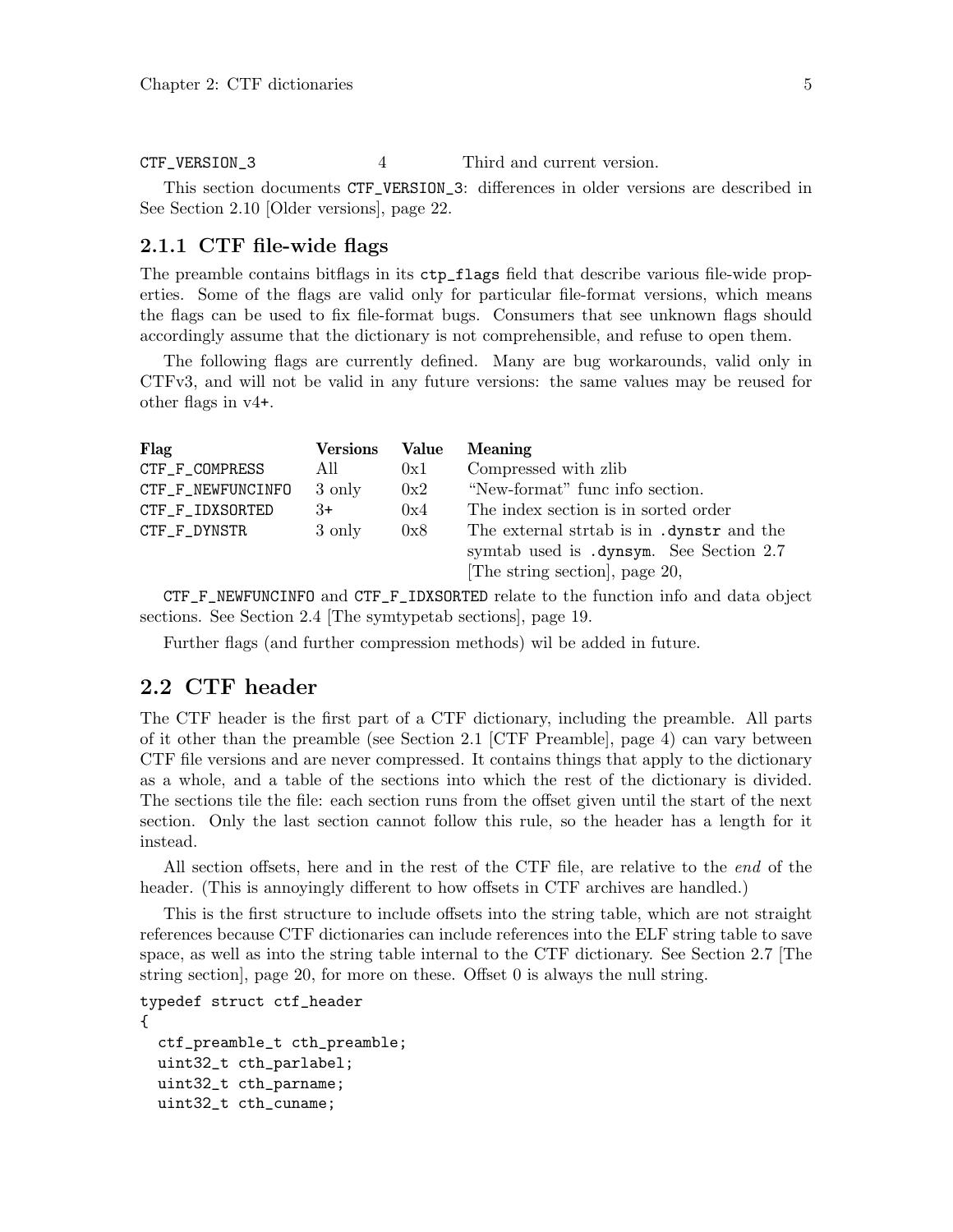```
uint32_t cth_lbloff;
 uint32_t cth_objtoff;
 uint32_t cth_funcoff;
 uint32_t cth_objtidxoff;
 uint32_t cth_funcidxoff;
 uint32_t cth_varoff;
 uint32_t cth_typeoff;
 uint32_t cth_stroff;
 uint32_t cth_strlen;
} ctf_header_t;
```
In detail:

| <b>Offset</b><br>0x00 | <b>Name</b><br>ctf_preamble_t cth_preamble | Description<br>The preamble<br>(conceptually embedded in the<br>header). See Section 2.1 [CTF Preamble], page 4,                                                                                                                                            |
|-----------------------|--------------------------------------------|-------------------------------------------------------------------------------------------------------------------------------------------------------------------------------------------------------------------------------------------------------------|
| 0x04                  | uint32_t cth_parlabel                      | The parent label, if deduplication happened against<br>a specific label: a strtab offset. See Section 2.6 The<br>label section, page 20. Currently unused and always<br>0, but may be used in future when semantics are at-<br>tached to the label section. |
| 0x08                  | uint32_t cth_parname                       | The name of the parent dictionary deduplicated<br>against: a striab offset. Interpretation is up to the<br>consumer (usually a CTF archive member name). 0<br>(the null string) if this is not a child dictionary.                                          |
| 0x1c                  | uint32_t cth_cuname                        | The name of the compilation unit, for consumers like<br>GDB that want to know the name of CUs associated<br>with single CUs: a strtab offset. 0 if this dictionary<br>describes types from many CUs.                                                        |
| 0x10                  | uint32_t cth_lbloff                        | The offset of the label section, which tiles the type<br>space into named regions. See Section 2.6 The label<br>section, page 20.                                                                                                                           |
| 0x14                  | uint32_t cth_objtoff                       | The offset of the data object symtypetab section,<br>which maps ELF data symbols to types.<br>See<br>Section 2.4 The symtypetab sections, page 19.                                                                                                          |
| 0x18                  | uint32_t cth_funcoff                       | The offset of the function info symtypetab section,<br>which maps ELF function symbols to a return type<br>and arg types. See Section 2.4 The symptypetab sec-<br>tions, page 19.                                                                           |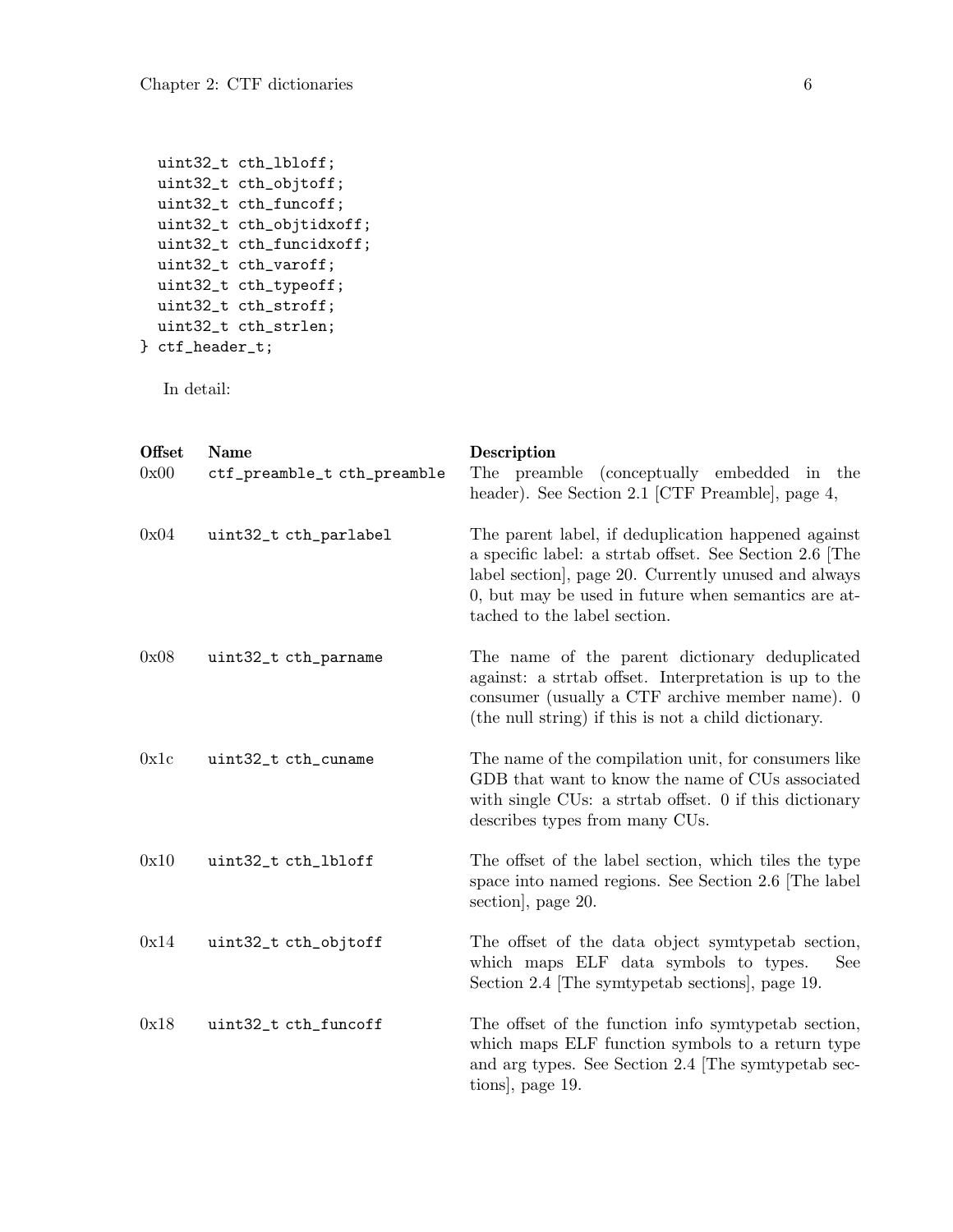<span id="page-9-0"></span>

| 0x1c | uint32_t cth_objtidxoff | The offset of the object index section, which maps<br>ELF object symbols to entries in the data object<br>section. See Section 2.4 The symtypetab sections,<br>page 19.              |
|------|-------------------------|--------------------------------------------------------------------------------------------------------------------------------------------------------------------------------------|
| 0x20 | uint32_t cth_funcidxoff | The offset of the function info index section, which<br>maps ELF function symbols to entries in the func-<br>tion info section. See Section 2.4 The symtypetab<br>sections, page 19. |
| 0x24 | uint32_t cth_varoff     | The offset of the variable section, which maps string<br>names to types. See Section 2.5 The variable sec-<br>tion, page 20.                                                         |
| 0x28 | uint32_t cth_typeoff    | The offset of the type section, the core of CTF, which<br>describes types using variable-length array elements.<br>See Section 2.3 The type section, page 7.                         |
| 0x2c | uint32_t cth_stroff     | The offset of the string section. See Section 2.7 The<br>string section, page 20.                                                                                                    |
| 0x30 | uint32_t cth_strlen     | The length of the string section (not an offset!). The<br>CTF file ends at this point.                                                                                               |

Everything from this point on (until the end of the file at cth\_stroff + cth\_strlen) is compressed with zlib if CTF\_F\_COMPRESS is set in the preamble's ctp\_flags.

### <span id="page-9-1"></span>2.3 The type section

This section is the most important section in CTF, describing all the top-level types in the program. It consists of an array of type structures, each of which describes a type of some kind: each kind of type has some amount of variable-length data associated with it (some kinds have none). The amount of variable-length data associated with a given type can be determined by inspecting the type, so the reading code can walk through the types in sequence at opening time.

Each type structure is one of a set of overlapping structures in a discriminated union of sorts: the variable-length data for each type immediately follows the type's type structure. Here's the largest of the overlapping structures, which is only needed for huge types and so is very rarely seen:

```
typedef struct ctf_type
{
 uint32_t ctt_name;
 uint32_t ctt_info;
  __extension__
 union
  {
   uint32_t ctt_size;
```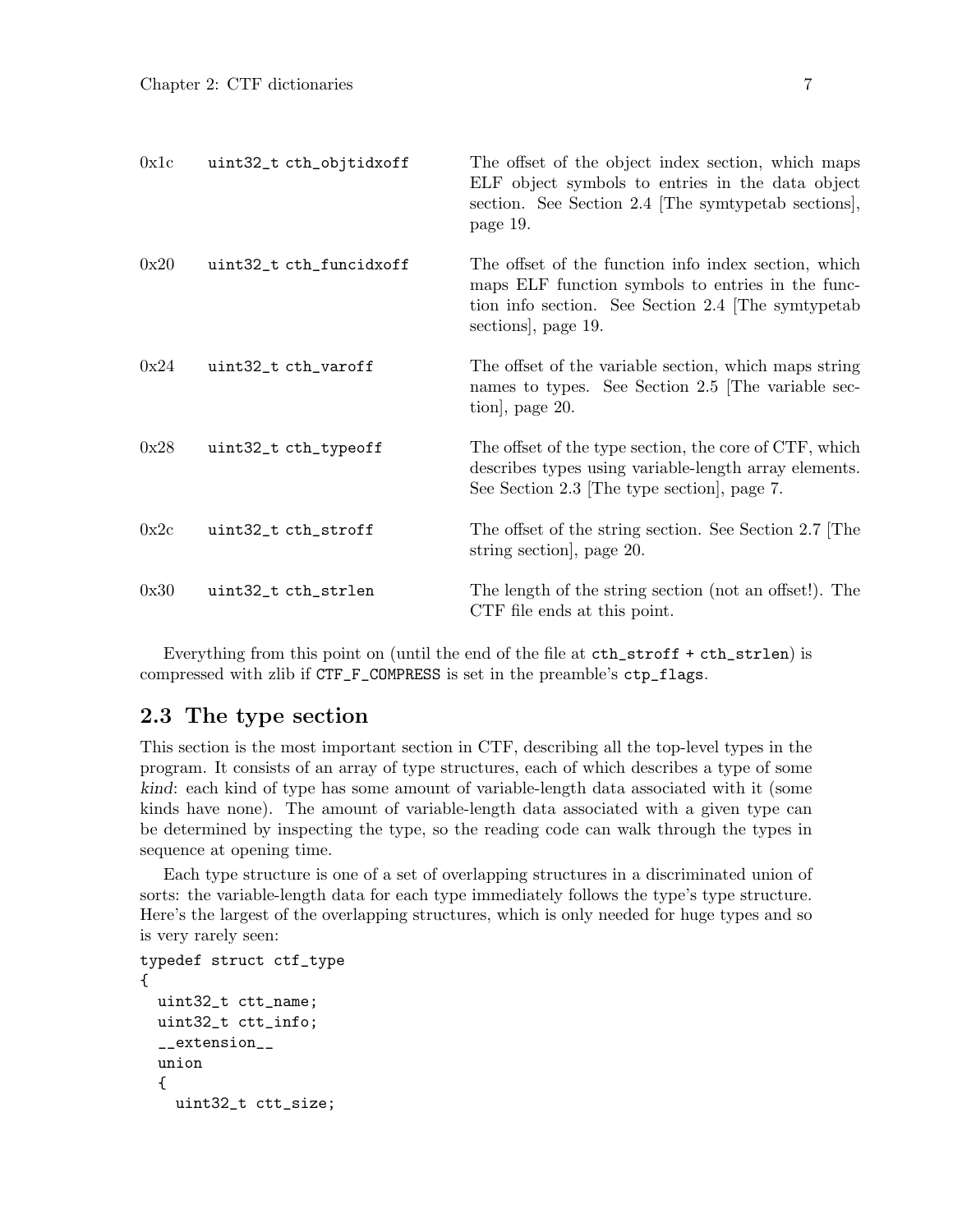```
uint32_t ctt_type;
 };
 uint32_t ctt_lsizehi;
 uint32_t ctt_lsizelo;
} ctf_type_t;
```
Here's the much more common smaller form:

```
typedef struct ctf_stype
{
 uint32_t ctt_name;
 uint32_t ctt_info;
 __extension__
 union
 {
   uint32_t ctt_size;
   uint32_t ctt_type;
 };
} ctf_type_t;
```
If ctt\_size is the #define CTF\_LSIZE\_SENT, 0xffffffff, this type is described by a ctf\_ type\_t: otherwise, a ctf\_stype\_t.

Here's what the fields mean:

| <b>Offset</b> | Name              | Description                                                                                                                                                                                                                                                                                                                                                                                    |
|---------------|-------------------|------------------------------------------------------------------------------------------------------------------------------------------------------------------------------------------------------------------------------------------------------------------------------------------------------------------------------------------------------------------------------------------------|
| 0x00          | uint32_t ctt_name | Strahb offset of the type name, if any (0 if none).                                                                                                                                                                                                                                                                                                                                            |
| 0x04          | uint32_t ctt_info | The <i>info word</i> , containing information on the kind<br>of this type, its variable-length data and whether<br>it is visible to name lookup. See See Section 2.3.1<br>The info word, page 9.                                                                                                                                                                                               |
| 0x08          | uint32_t ctt_size | The size of this type, if this type is of a kind for<br>which a size needs to be recorded (constant-size<br>types don't need one). If this is CTF_LSIZE_SENT,<br>this type is a huge type described by $ctf_type_t$ .                                                                                                                                                                          |
| 0x08          | uint32_t ctt_type | The type this type refers to, if this type is of a<br>kind which refers to other types (like a pointer).<br>All such types are fixed-size, and no types that are<br>variable-size refer to other types, so ctt_size and<br>ctt_type overlap. All type kinds that use ctt_<br>type are described by ctf_stype_t, not ctf_<br>type_t. See Section $2.3.2$ Type indexes and type<br>IDs, page 10. |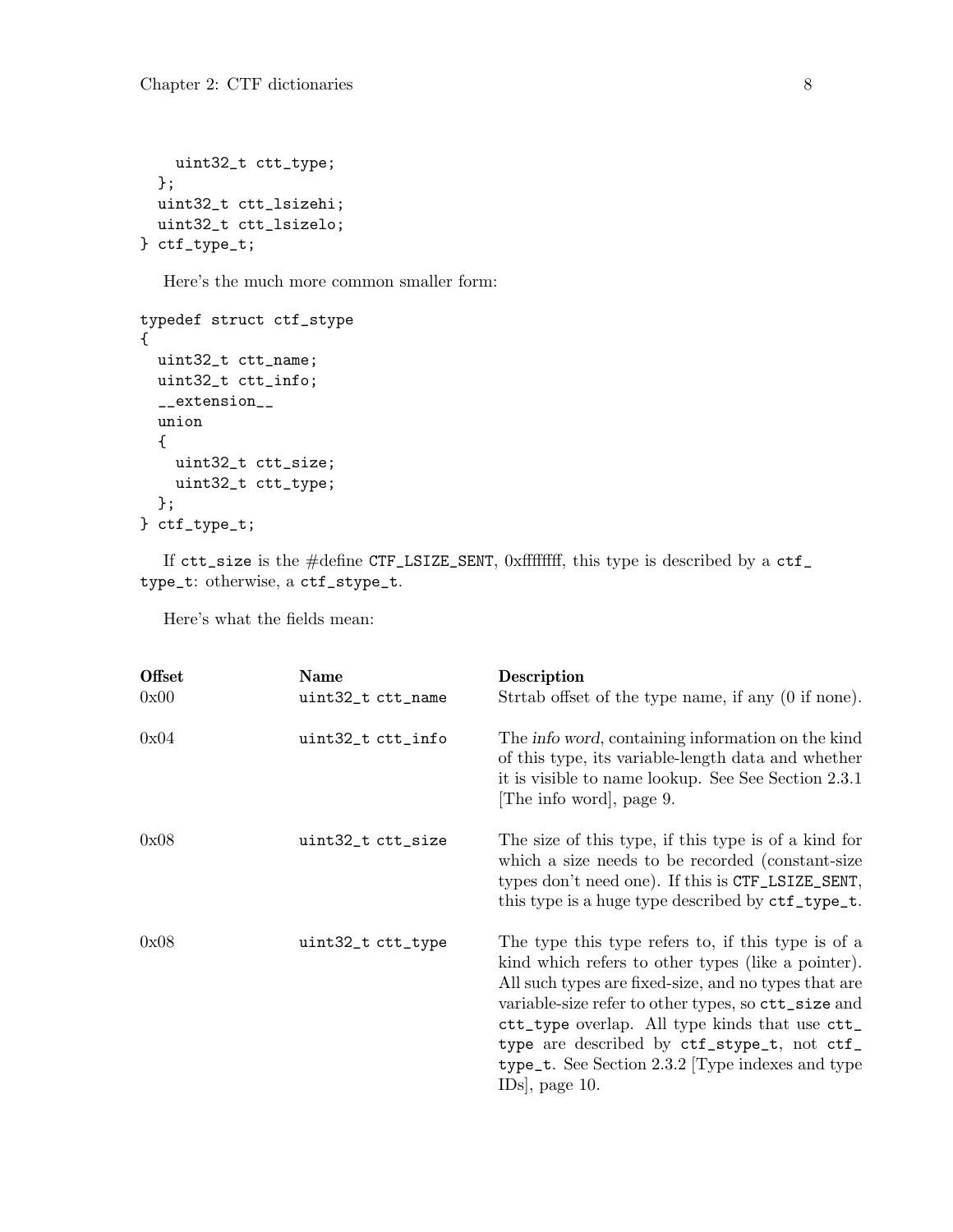<span id="page-11-0"></span>

| only) | 0x0c (ctf_type_t uint32_t ctt_lsizehi   | The high 32 bits of the size of a very large type.<br>The CTF_TYPE_LSIZE macro can be used to get a<br>64-bit size out of this field and the next one. CTF<br>SIZE_TO_LSIZE_HI splits the ctt_lsizehi out of<br>it again. |
|-------|-----------------------------------------|---------------------------------------------------------------------------------------------------------------------------------------------------------------------------------------------------------------------------|
| only) | $0x10$ (ctf_type_t uint32_t ctt_lsizelo | The low 32 bits of the size of a very large type.<br>CTF_SIZE_TO_LSIZE_LO splits the ctt_lsizelo<br>out of a 64-bit size.                                                                                                 |

Two aspects of this need further explanation: the info word, and what exactly a type ID is and how you determine it. (Information on the various type-kind- dependent things, like whether  $\texttt{ctt_size}$  or  $\texttt{ctt_type}$  is used, is described in the section devoted to each kind.)

#### <span id="page-11-1"></span>2.3.1 The info word, ctt\_info

The info word is a bitfield split into three parts. From MSB to LSB:

| Bit offset<br>$26 - 31$ | <b>Name</b><br>kind | <b>Description</b><br>Type kind: see Section 2.3.3 [Type kinds], page 10.                                                                                                                                                                                                                                                         |
|-------------------------|---------------------|-----------------------------------------------------------------------------------------------------------------------------------------------------------------------------------------------------------------------------------------------------------------------------------------------------------------------------------|
| 25                      | isroot              | 1 if this type is visible to name lookup                                                                                                                                                                                                                                                                                          |
| $0 - 24$                | vlen                | Length of variable-length data for this type (some kinds only).<br>The variable-length data directly follows the ctf_type_t or ctf_<br>stype_t. This is a kind-dependent array length value, not a<br>length in bytes. Some kinds have no variable-length data, or<br>fixed-size variable-length data, and do not use this value. |

The most mysterious of these is undoubtedly isroot. This indicates whether types with names (nonzero ctt\_name) are visible to name lookup: if zero, this type is considered a non-root type and you can't look it up by name at all. Multiple types with the same name in the same C namespace (struct, union, enum, other) can exist in a single dictionary, but only one of them may have a nonzero value for isroot. libctf validates this at open time and refuses to open dictionaries that violate this constraint.

Historically, this feature was introduced for the encoding of bitfields (see [Section 2.3.4](#page-14-1) [\[Integer types\], page 12\)](#page-14-1): for instance, int bitfields will all be named int with different widths or offsets, but only the full-width one at offset zero is wanted when you look up the type named int. With the introduction of slices (see [Section 2.3.6 \[Slices\], page 14](#page-16-1)) as a more general bitfield encoding mechanism, this is less important, but we still use non-root types to handle conflicts if the linker API is used to fuse multiple translation units into one dictionary and those translation units contain types with the same name and conflicting definitions. (We do not discuss this further here, because the linker never does this: only specialized type mergers do, like that used for the Linux kernel. The libctf documentation will describe this in more detail.)

The CTF\_TYPE\_INFO macro can be used to compose an info word from a kind, isroot, and vlen; CTF\_V2\_INFO\_KIND, CTF\_V2\_INFO\_ISROOT and CTF\_V2\_INFO\_VLEN pick it apart again.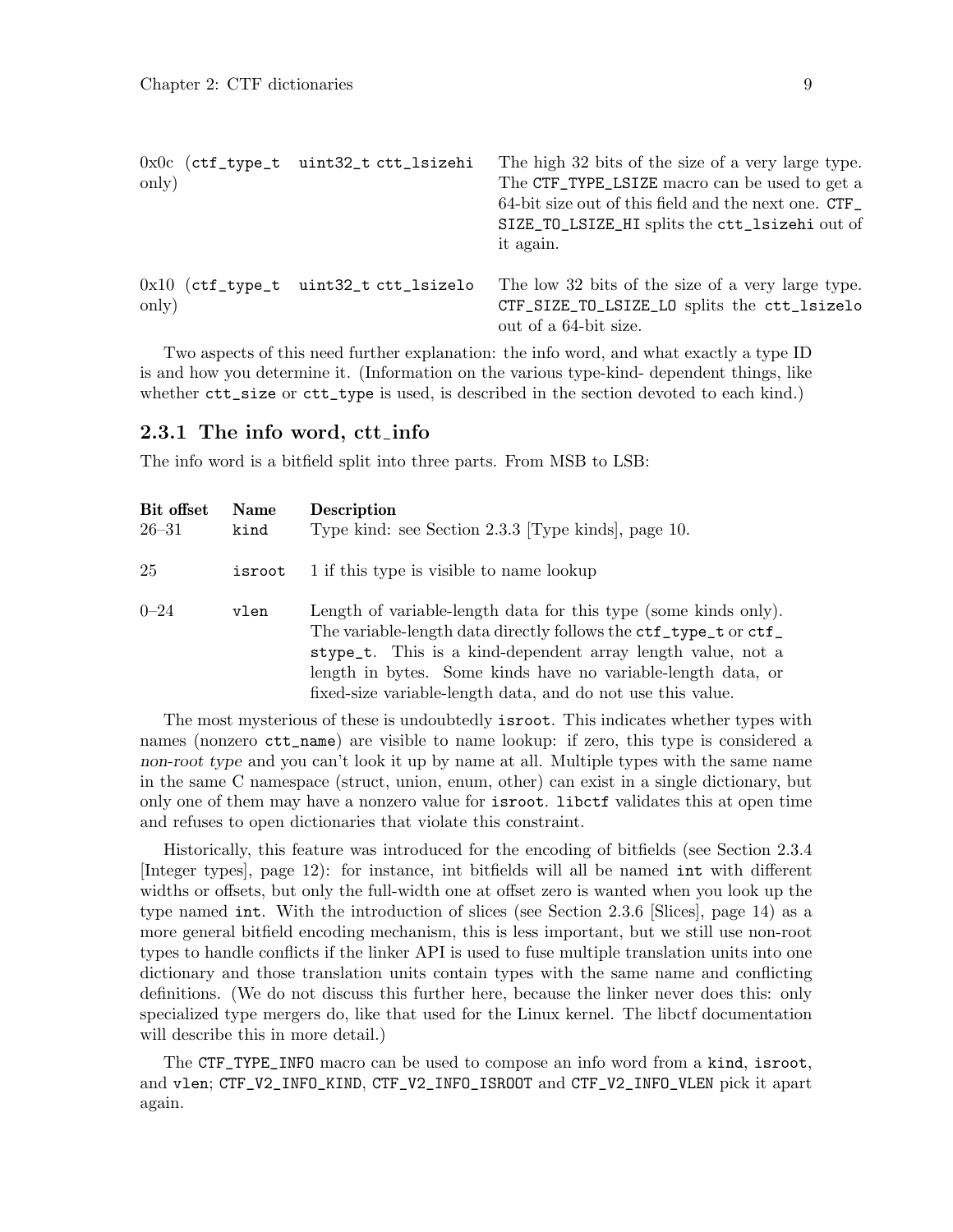### <span id="page-12-0"></span>2.3.2 Type indexes and type IDs

Types are referred to within the CTF file via type IDs. A type ID is a number from 0 to  $2<sup>3</sup>2$ , from a space divided in half. Types  $2<sup>3</sup>1 - 1$  and below are in the parent range: these IDs are used for dictionaries that have not had any other dictionary ctf\_imported into it as a parent. Both completely standalone dictionaries and parent dictionaries with children hanging off them have types in this range. Types  $2<sup>3</sup>1$  and above are in the *child range*: only types in child dictionaries are in this range.

These IDs appear in  $\texttt{ctf_type\_t.ctt_type}$  (see [Section 2.3 \[The type section\], page 7\)](#page-9-1), but the types themselves have no visible ID: quite intentionally, because adding an ID uses space, and every ID is different so they don't compress well. The IDs are implicit: at open time, the consumer walks through the entire type section and counts the types in the type section. The type section is an array of variable-length elements, so each entry could be considered as having an index, starting from 1. We count these indexes and associate each with its corresponding  $ct_f_type_t$  or  $ct_f-style_t$ .

Lookups of types with IDs in the parent space look in the parent dictionary if this dictionary has one associated with it; lookups of types with IDs in the child space error out if the dictionary does not have a parent, and otherwise convert the ID into an index by shaving off the top bit and look up the index in the child.

These properties mean that the same dictionary can be used as a parent of child dictionaries and can also be used directly with no children at all, but a dictionary created as a child dictionary must always be associated with a parent — usually, the same parent because its references to its own types have the high bit turned on and this is only flipped off again if this is a child dictionary. (This is not a problem, because if you  $don't$  associate the child with a parent, any references within it to its parent types will fail, and there are almost certain to be many such references, or why is it a child at all?)

This does mean that consumers should keep a close eye on the distinction between type IDs and type indexes: if you mix them up, everything will appear to work as long as you're only using parent dictionaries or standalone dictionaries, but as soon as you start using children, everything will fail horribly.

Type index zero, and type ID zero, are used to indicate that this type cannot be represented in CTF as currently constituted: they are emitted by the compiler, but all type chains that terminate in the unknown type are erased at link time (structure fields that use them just vanish, etc). So you will probably never see a use of type zero outside the symtypetab sections, where they serve as sentinels of sorts, to indicate symbols with no associated type.

The macros CTF\_V2\_TYPE\_TO\_INDEX and CTF\_V2\_INDEX\_TO\_TYPE may help in translation between types and indexes: CTF\_V2\_TYPE\_ISPARENT and CTF\_V2\_TYPE\_ISCHILD can be used to tell whether a given ID is in the parent or child range.

It is quite possible and indeed common for type IDs to point forward in the dictionary, as well as backward.

#### <span id="page-12-1"></span>2.3.3 Type kinds

Every type in CTF is of some kind. Each kind is some variety of C type: all structures are a single kind, as are all unions, all pointers, all arrays, all integers regardless of their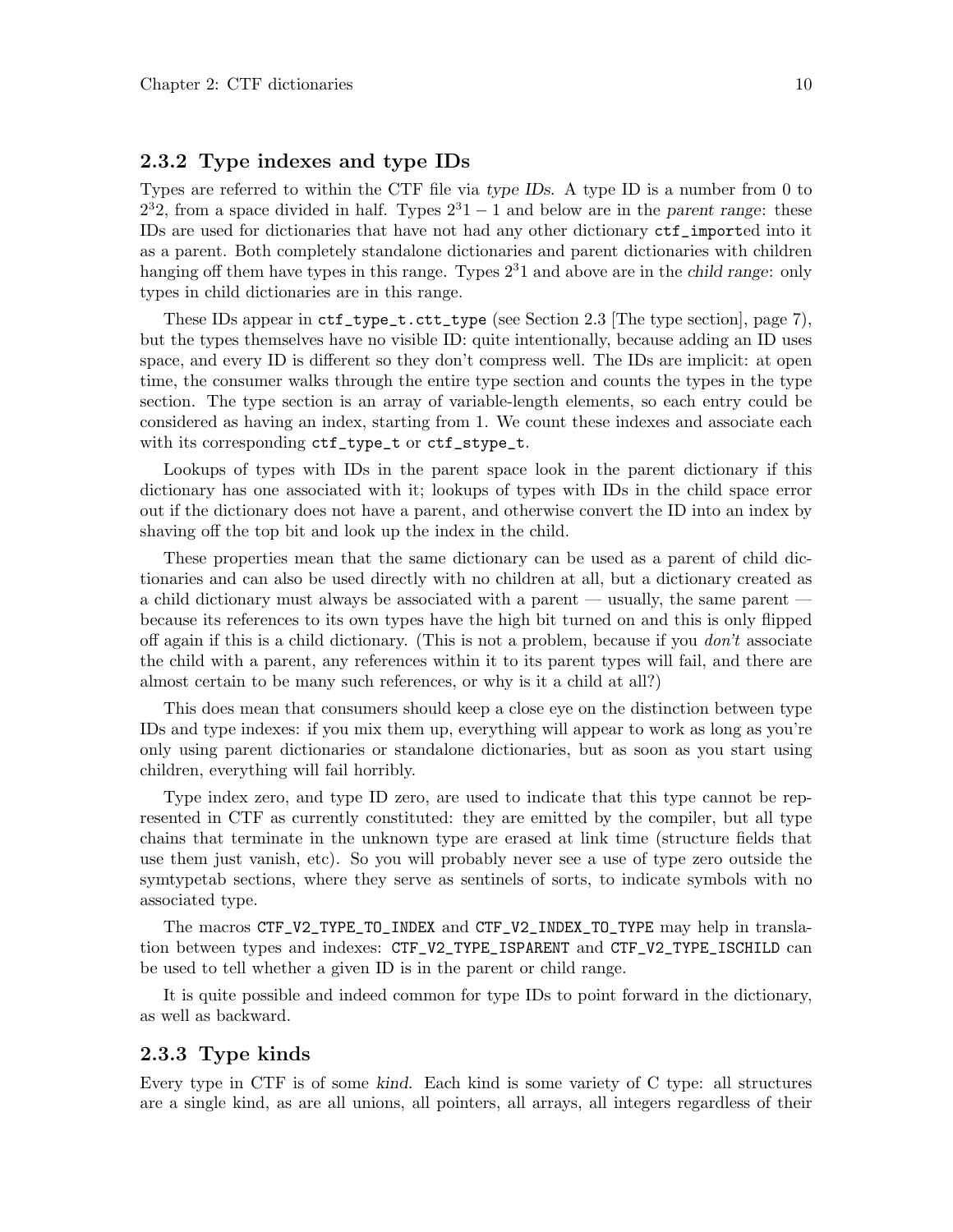<span id="page-13-0"></span>bitfield width, etc. The kind of a type is given in the kind field of the ctt\_info word (see [Section 2.3.1 \[The info word\], page 9](#page-11-1)).

The space of type kinds is only a quarter full so far, so there is plenty of room for expansion. It is likely that in future versions of the file format, types with smaller kinds will be more efficiently encoded than types with larger kinds, so their numerical value will actually start to matter in future. (So these IDs will probably change their numerical values in a later release of this format, to move more frequently-used kinds like structures and cvquals towards the top of the space, and move rarely-used kinds like integers downwards. Yes, integers are rare: how many kinds of  $int$  are there in a program? They're just very frequently referenced.)

Here's the set of kinds so far. Each kind has a #define associated with it, also given here.

| Kind<br>$\boldsymbol{0}$ | <b>Macro</b><br>CTF_K_UNKNOWN | <b>Purpose</b><br>Indicates a type that cannot be represented in CTF, or that<br>is being skipped. It is very similar to type ID $0$ , except that<br>you can have <i>multiple</i> , distinct types of kind CTF_K_UNKNOWN. |
|--------------------------|-------------------------------|----------------------------------------------------------------------------------------------------------------------------------------------------------------------------------------------------------------------------|
| 1                        | CTF_K_INTEGER                 | An integer type. See Section 2.3.4 [Integer types], page 12.                                                                                                                                                               |
| $\boldsymbol{2}$         | CTF_K_FLOAT                   | A floating-point type. See Section 2.3.5 [Floating-point types],<br>page 13.                                                                                                                                               |
| 3                        | CTF_K_POINTER                 | A pointer. See Section 2.3.7 [Pointers typedefs and cvr-quals],<br>page 15.                                                                                                                                                |
| $\overline{4}$           | CTF_K_ARRAY                   | An array. See Section 2.3.8 [Arrays], page 15.                                                                                                                                                                             |
| $\overline{5}$           | CTF_K_FUNCTION                | A function pointer. See Section 2.3.9 [Function pointers],<br>page 16.                                                                                                                                                     |
| 6                        | CTF_K_STRUCT                  | A structure. See Section 2.3.11 [Structs and unions], page 17.                                                                                                                                                             |
| 7                        | CTF_K_UNION                   | A union. See Section 2.3.11 [Structs and unions], page 17.                                                                                                                                                                 |
| 8                        | CTF_K_ENUM                    | An enumerated type. See Section 2.3.10 [Enums], page 16.                                                                                                                                                                   |
| 9                        | CTF_K_FORWARD                 | A forward. See Section 2.3.12 [Forward declarations], page 18.                                                                                                                                                             |
| 10                       | CTF_K_TYPEDEF                 | A typedef. See Section 2.3.7 [Pointers typedefs and cvr-quals],<br>page 15.                                                                                                                                                |
| 11                       | CTF_K_VOLATILE                | A volatile-qualified type. See Section 2.3.7 [Pointers typedefs]<br>and cvr-quals], page 15.                                                                                                                               |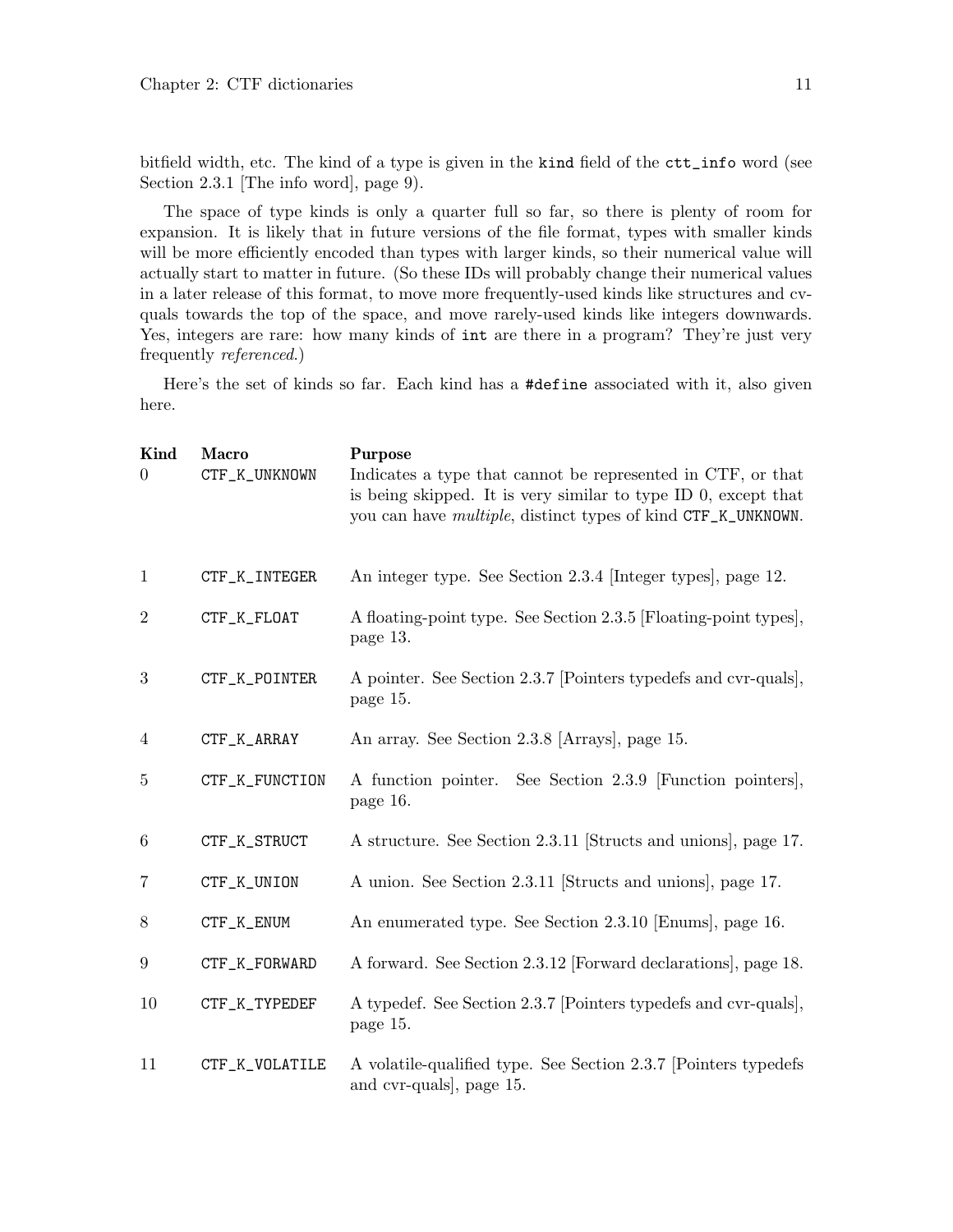<span id="page-14-0"></span>

| 12 | CTF_K_CONST    | A const-qualified type. See Section 2.3.7 [Pointers typedefs]<br>and cvr-quals, page 15.                 |
|----|----------------|----------------------------------------------------------------------------------------------------------|
| 13 | CTF_K_RESTRICT | A restrict-qualified type. See Section 2.3.7 [Pointers typedefs]<br>and cvr-quals, page 15.              |
| 14 | CTF_K_SLICE    | A slice, a change of the bit-width or offset of some other type.<br>See Section 2.3.6 [Slices], page 14. |

Now we cover all type kinds in turn. Some are more complicated than others.

#### <span id="page-14-1"></span>2.3.4 Integer types

Integral types are all represented as types of kind CTF\_K\_INTEGER. These types fill out ctt\_size in the ctf\_stype\_t with the size in bytes of the integral type in question. They are always represented by ctf\_stype\_t, never ctf\_type\_t. Their variable-length data is one uint32\_t in length: vlen in the info word should be disregarded and is always zero.

The variable-length data for integers has multiple items packed into it much like the info word does.

| Bit offset | <b>Name</b> | Description                                                                                                                                                                                                                               |
|------------|-------------|-------------------------------------------------------------------------------------------------------------------------------------------------------------------------------------------------------------------------------------------|
| $24 - 31$  | Encoding    | The desired display representation of this integer. You can<br>extract this field with the CTF_INT_ENCODING macro. See<br>below.                                                                                                          |
| $16 - 23$  | Offset      | The offset of this integral type in bits from the start of<br>its enclosing structure field, adjusted for endianness: see<br>Section 2.3.11 [Structs and unions], page 17. You can ex-<br>tract this field with the CTF_INT_OFFSET macro. |
| $0 - 15$   | Bit-width   | The width of this integral type in bits. You can extract<br>this field with the CTF_INT_BITS macro.                                                                                                                                       |

If you choose, bitfields can be represented using the things above as a sort of integral type with the isroot bit flipped off and the offset and bits values set in the vlen word: you can populate it with the CTF\_INT\_DATA macro. (But it may be more convenient to represent them using slices of a full-width integer: see [Section 2.3.6 \[Slices\], page 14](#page-16-1).)

Integers that are bitfields usually have a ctt\_size rounded up to the nearest power of two in bytes, for natural alignment (e.g. a 17-bit integer would have a ctt\_size of 4). However, not all types are naturally aligned on all architectures: packed structures may in theory use integral bitfields with different ctt\_size, though this is rarely observed.

The encoding for integers is a bit-field comprised of the values below, which consumers can use to decide how to display values of this type:

Offset Name Description 0x01 CTF\_INT\_SIGNED If set, this is a signed int: if false, unsigned.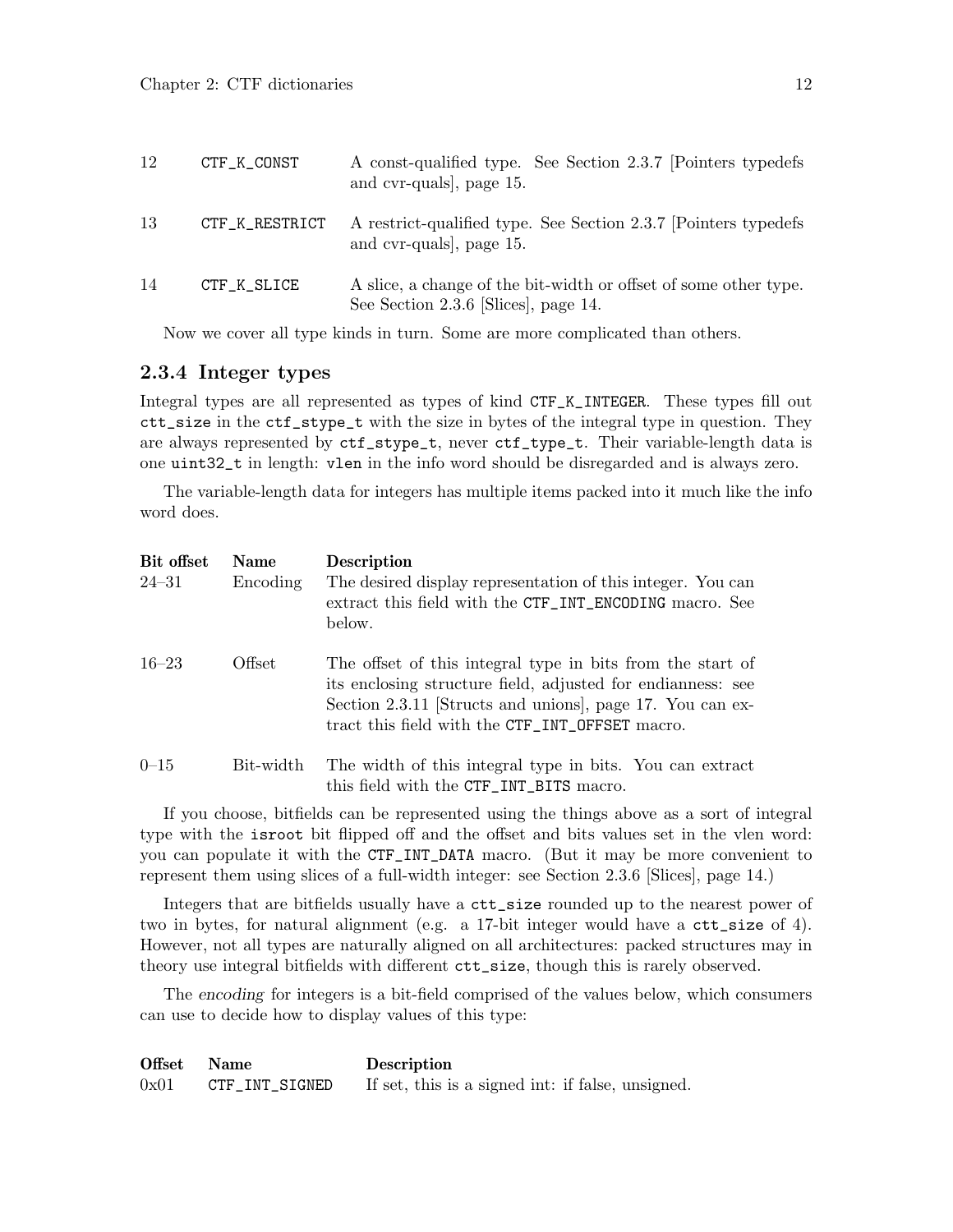<span id="page-15-0"></span>

| 0x02 | CTF_INT_CHAR                | If set, this is a char type. It is platform-dependent whether unadorned<br>char is signed or not: the CTF_CHAR macro produces an integral type<br>suitable for the definition of char on this platform.                          |
|------|-----------------------------|----------------------------------------------------------------------------------------------------------------------------------------------------------------------------------------------------------------------------------|
| 0x04 | CTF_INT_BOOL                | If set, this is a boolean type. (It is theoretically possible to turn this and<br>CTF_INT_CHAR on at the same time, but it is not clear what this would<br>mean.)                                                                |
| 0x08 | CTF_INT_VARARGS             | If set, this is a variangle-promoted value in a $K\&R$ function definition.<br>This is not currently produced or consumed by anything that we know<br>of: it is set aside for future use.                                        |
| m    | $\cap$ $\cap$ $\cap$ $\cap$ | $\cdot$ . The contract of the contract of the contract of the contract of the contract of the contract of the contract of the contract of the contract of the contract of the contract of the contract of the contract of the co |

The GCC "Complex int" and fixed-point extensions are not yet supported: references to such types will be emitted as type 0.

#### <span id="page-15-1"></span>2.3.5 Floating-point types

Floating-point types are all represented as types of kind CTF\_K\_FLOAT. Like integers, These types fill out ctt\_size in the ctf\_stype\_t with the size in bytes of the floating-point type in question. They are always represented by ctf\_stype\_t, never ctf\_type\_t.

This part of CTF shows many rough edges in the more obscure corners of floating-point handling, and is likely to change in format v4.

The variable-length data for floats has multiple items packed into it just like integers do:

| Bit offset | <b>Name</b> | <b>Description</b>                                                                                                                                                                                                                           |
|------------|-------------|----------------------------------------------------------------------------------------------------------------------------------------------------------------------------------------------------------------------------------------------|
| $24 - 31$  | Encoding    | The desired display representation of this float. You can extract<br>this field with the CTF_FP_ENCODING macro. See below.                                                                                                                   |
| $16 - 23$  | Offset      | The offset of this floating-point type in bits from the start of its en-<br>closing structure field, adjusted for endianness: see Section 2.3.11<br>Structs and unions, page 17. You can extract this field with the<br>CTF_FP_OFFSET macro. |
| $0 - 15$   | Bit-width   | The width of this floating-point type in bits. You can extract this                                                                                                                                                                          |

The purpose of the floating-point offset and bit-width is somewhat opaque, since there are no such things as floating-point bitfields in C: the bit-width should be filled out with the full width of the type in bits, and the offset should always be zero. It is likely that these fields will go away in the future. As with integers, you can use CTF\_FP\_DATA to assemble one of these vlen items from its component parts.

field with the CTF\_FP\_BITS macro.

The encoding for floats is not a bitfield but a simple value indicating the display representation. Many of these are unused, relate to Solaris-specific compiler extensions, and will be recycled in future: some are unused and will become used in future.

| Offset | <b>Name</b>   | <b>Description</b>                          |
|--------|---------------|---------------------------------------------|
|        | CTF FP SINGLE | This is a single-precision IEEE 754 float.  |
| 2      | CTF FP DOUBLE | This is a double-precision IEEE 754 double. |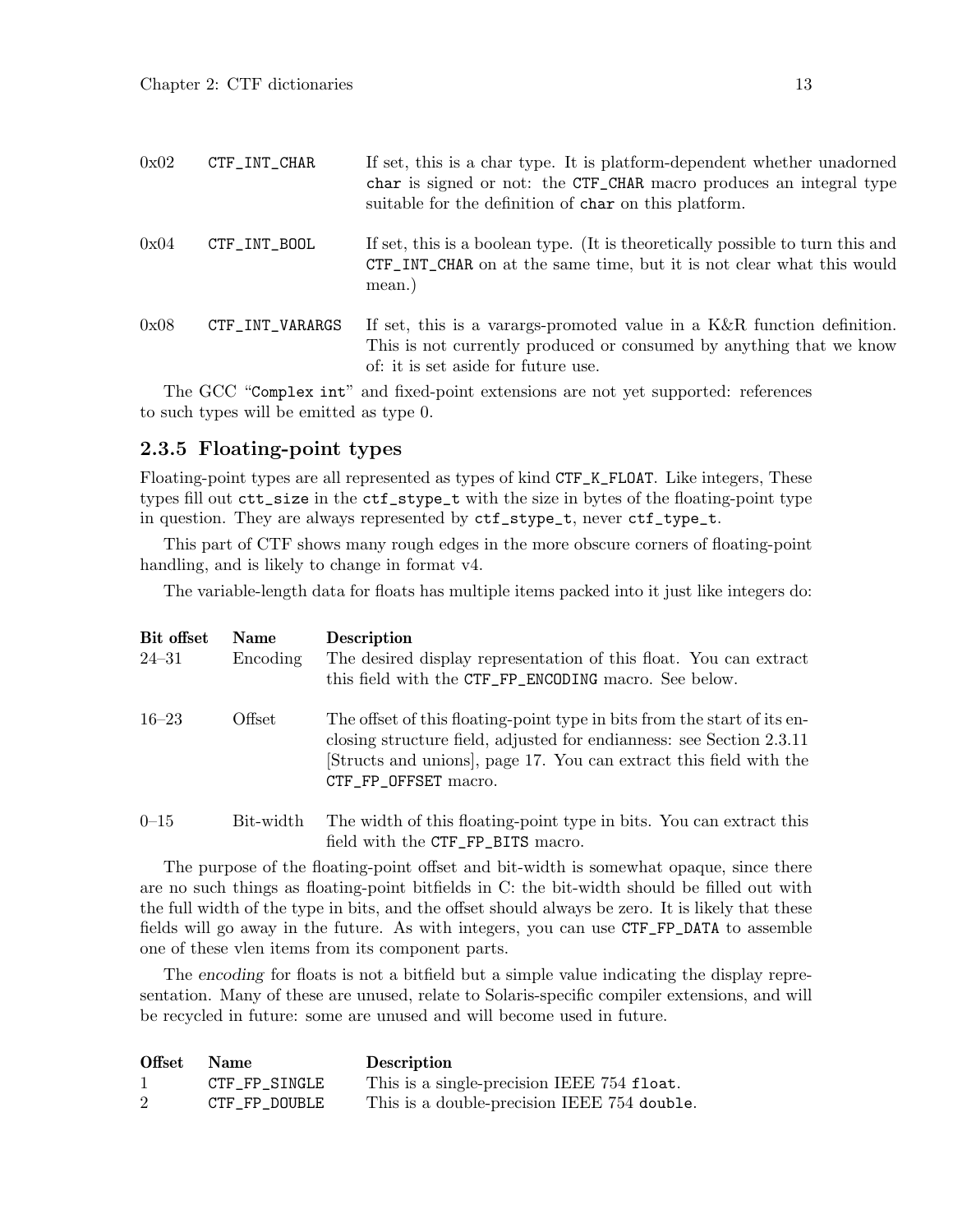<span id="page-16-0"></span>

| 3               | CTF_FP_CPLX     | This is a Complex float.                                      |
|-----------------|-----------------|---------------------------------------------------------------|
| $\overline{4}$  | CTF_FP_DCPLX    | This is a Complex double.                                     |
| 5               | CTF_FP_LDCPLX   | This is a Complex long double.                                |
| $6\phantom{.}6$ | CTF_FP_LDOUBLE  | This is a long double.                                        |
| $\overline{7}$  | CTF_FP_INTRVL   | This is a float interval type, a Solaris-specific extension.  |
|                 |                 | Unused: will be recycled.                                     |
| 8               | CTF_FP_DINTRVL  | This is a double interval type, a Solaris-specific extension. |
|                 |                 | Unused: will be recycled.                                     |
| 9               | CTF_FP_LDINTRVL | This is a long double interval type, a Solaris-specific ex-   |
|                 |                 | tension. Unused: will be recycled.                            |
| 10              | CTF_FP_IMAGRY   | This is a the imaginary part of a Complex float. Not cur-     |
|                 |                 | rently generated. May change.                                 |
| 11              | CTF_FP_DIMAGRY  | This is a the imaginary part of a Complex double. Not         |
|                 |                 | currently generated. May change.                              |
| 12              | CTF_FP_LDIMAGRY | This is a the imaginary part of a Complex long double.        |
|                 |                 | Not currently generated. May change.                          |

The use of the complex floating-point encodings is obscure: it is possible that CTF\_FP\_ CPLX is meant to be used for only the real part of complex types, and CTF\_FP\_IMAGRY et al for the imaginary part – but for now, we are emitting CTF\_FP\_CPLX to cover the entire type, with no way to get at its constituent parts. There appear to be no uses of these encodings anywhere, so they are quite likely to change incompatibly in future.

### <span id="page-16-1"></span>2.3.6 Slices

Slices, with kind CTF\_K\_SLICE, are an unusual CTF construct: they do not directly correspond to any C type, but are a way to model other types in a more convenient fashion for CTF generators.

A slice is like a pointer or other reference type in that they are always represented by ctf\_stype\_t: but unlike pointers and other reference types, they populate the ctt\_size field just like integral types do, and come with an attached encoding and transform the encoding of the underlying type. The underlying type is described in the variable-length data, similarly to structure and union fields: see below. Requests for the type size should also chase down to the referenced type.

Slices are always nameless: ctt\_name is always zero for them.

(The libctf API behaviour is unusual as well, and justifies the existence of slices: ctf\_type\_kind never returns CTF\_K\_SLICE but always the underlying type kind, so that consumers never need to know about slices: they can tell if an apparent integer is actually a slice if they need to by calling ctf\_type\_reference, which will uniquely return the underlying integral type rather than erroring out with ECTF\_NOTREF if this is actually a slice. So slices act just like an integer with an encoding, but more closely mirror DWARF and other debugging information formats by allowing CTF file creators to represent a bitfield as a slice of an underlying integral type.)

The vlen in the info word for a slice should be ignored and is always zero. The variablelength data for a slice is a single ctf\_slice\_t:

typedef struct ctf\_slice {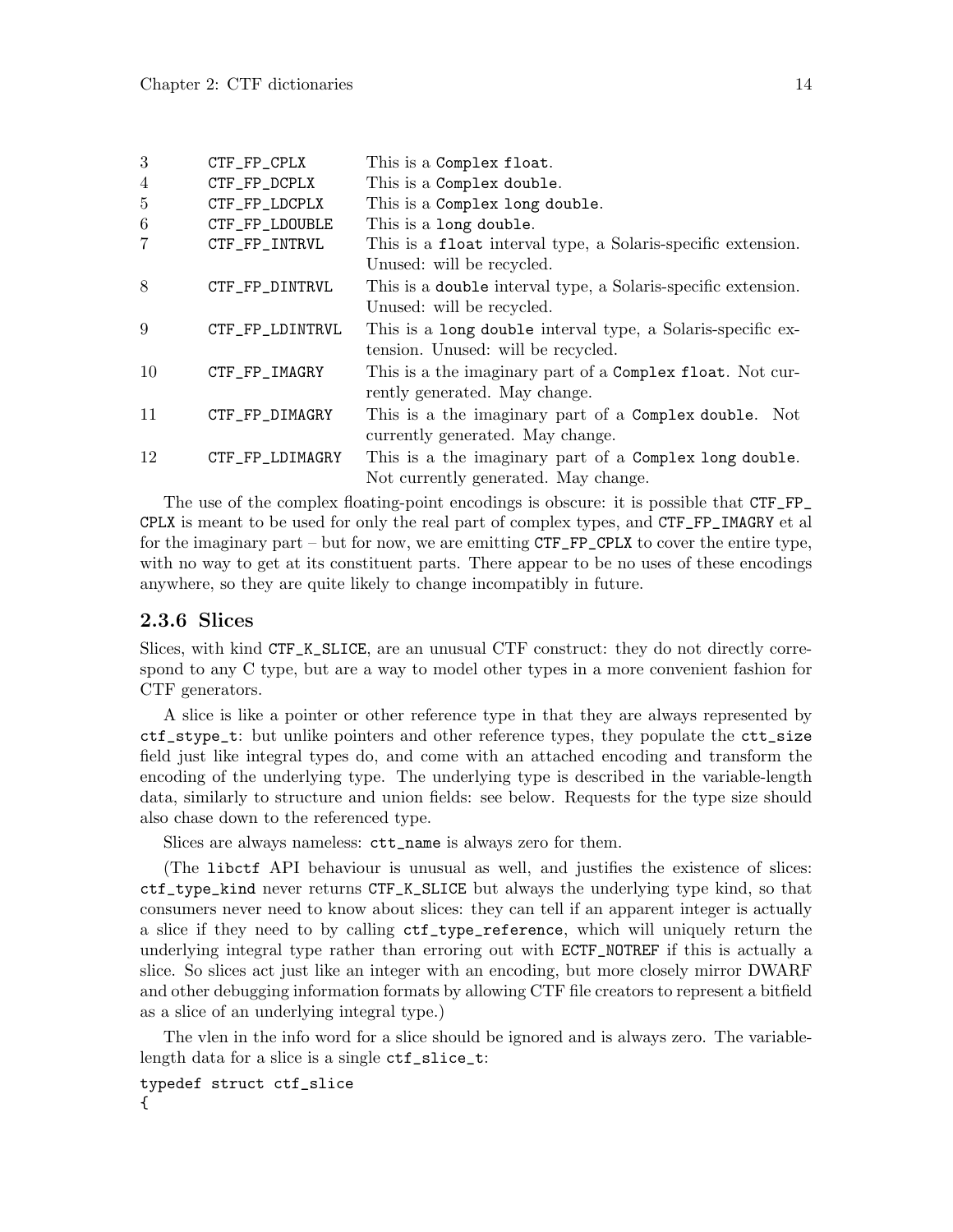```
uint32_t cts_type;
 unsigned short cts_offset;
 unsigned short cts_bits;
} ctf_slice_t;
```

| <b>Offset</b><br>0x0 | <b>Name</b><br>uint32_t cts_type | Description<br>The type this slice is a slice of. Must be an<br>integral type (or a floating-point type, but<br>this nonsensical option will go away in $v4$ .)                                                                                                                                                                                                                                                                                                                                   |
|----------------------|----------------------------------|---------------------------------------------------------------------------------------------------------------------------------------------------------------------------------------------------------------------------------------------------------------------------------------------------------------------------------------------------------------------------------------------------------------------------------------------------------------------------------------------------|
| 0x4                  | unsigned short cts_offset        | The offset of this integral type in bits from<br>the start of its enclosing structure field, ad-<br>justed for endianness: see Section 2.3.11<br>Structs and unions, page 17. Identical se-<br>mantics to the CTF_INT_OFFSET field: see<br>Section 2.3.4 [Integer types], page 12. This<br>field is much too long, because the maximum<br>possible offset of an integral type would eas-<br>ily fit in a char: this field is bigger just for<br>the sake of alignment. This will change in<br>V4. |
| 0x6                  | unsigned short cts_bits          | The bit-width of this integral type. Identi-<br>cal semantics to the CTF_INT_BITS field: see<br>Section 2.3.4 [Integer types], page 12. As<br>above, this field is really too large and will<br>shrink in v4.                                                                                                                                                                                                                                                                                     |

#### <span id="page-17-1"></span>2.3.7 Pointers, typedefs, and cvr-quals

Pointers, typedefs, and const, volatile and restrict qualifiers are represented identically except for their type kind (though they may be treated differently by consuming libraries like libctf, since pointers affect assignment-compatibility in ways cvr-quals do not, and they may have different alignment requirements, etc).

All of these are represented by ctf\_stype\_t, have no variable data at all, and populate  $\texttt{ctt_type}$  with the type ID of the type they point to. These types can stack: a  $\texttt{CTF_K}$ RESTRICT can point to a CTF\_K\_CONST which can point to a CTF\_K\_POINTER etc.

They are all unnamed: ctt\_name is 0.

The size of CTF\_K\_POINTER is derived from the data model (see [Section 2.8 \[Data models\],](#page-23-1) [page 21\)](#page-23-1), i.e. in practice, from the target machine ABI, and is not explicitly represented. The size of other kinds in this set should be determined by chasing ctf types as necessary until a non-typedef/const/volatile/restrict is found, and using that.

### <span id="page-17-2"></span>2.3.8 Arrays

Arrays are encoded as types of kind CTF\_K\_ARRAY in a ctf\_stype\_t. Both size and kind for arrays are zero. The variable-length data is a ctf\_array\_t: vlen in the info word should be disregarded and is always zero.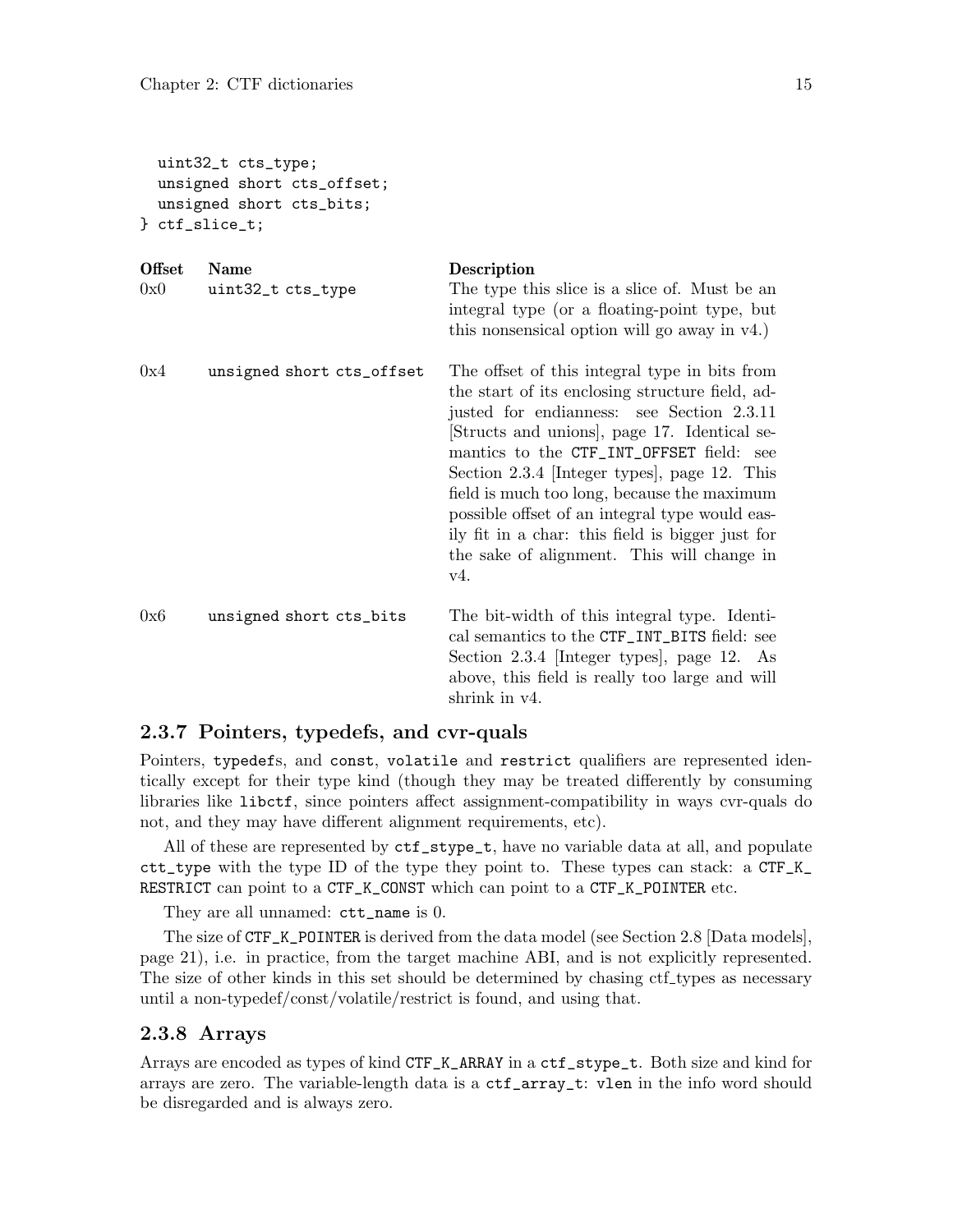```
typedef struct ctf_array
{
 uint32_t cta_contents;
 uint32_t cta_index;
 uint32_t cta_nelems;
} ctf_array_t;
```

| <b>Offset</b><br>0x0 | <b>Name</b><br>uint32_t cta_contents | <b>Description</b><br>The type of the array elements: a type ID.                                                                                                                                                                                                 |
|----------------------|--------------------------------------|------------------------------------------------------------------------------------------------------------------------------------------------------------------------------------------------------------------------------------------------------------------|
| 0x4                  | uint32_t cta_index                   | The type of the array index: a type ID of an<br>integral type. If this is a variable-length ar-<br>ray, the index type ID will be 0 (but the ac-<br>tual index type of this array is probably int.<br>Probably redundant and may be dropped in<br>V <sub>4</sub> |
| 0x8                  | uint32_t cta_nelems                  | The number of array elements. 0 for VLAs,<br>and also for the historical variety of VLA<br>which has explicit zero dimensions (which will<br>have a nonzero cta_index.)                                                                                          |

The size of an array can be computed by simple multiplication of the size of the cta\_ contents type by the cta\_nelems.

### <span id="page-18-1"></span>2.3.9 Function pointers

Function pointers are explicitly represented in the CTF type section by a type of kind CTF\_ K\_FUNCTION, always encoded with a ctf\_stype\_t. The ctt\_type is the function return type ID. The vlen in the info word is the number of arguments, each of which is a type ID, a uint32\_t: if the last argument is 0, this is a varargs function and the number of arguments is one less than indicated by the vlen.

If the number of arguments is odd, a single uint32\_t of padding is inserted to maintain alignment.

### <span id="page-18-2"></span>2.3.10 Enums

Enumerated types are represented as types of kind CTF\_K\_ENUM in a ctf\_stype\_t. The ctt\_ size is always the size of an int from the data model (enum bitfields are implemented via slices). The vlen is a count of enumerations, each of which is represented by a  $\texttt{ctf\_enum\_t}$ in the vlen:

```
typedef struct ctf_enum
{
 uint32_t cte_name;
  int32_t cte_value;
} ctf_enum_t;
```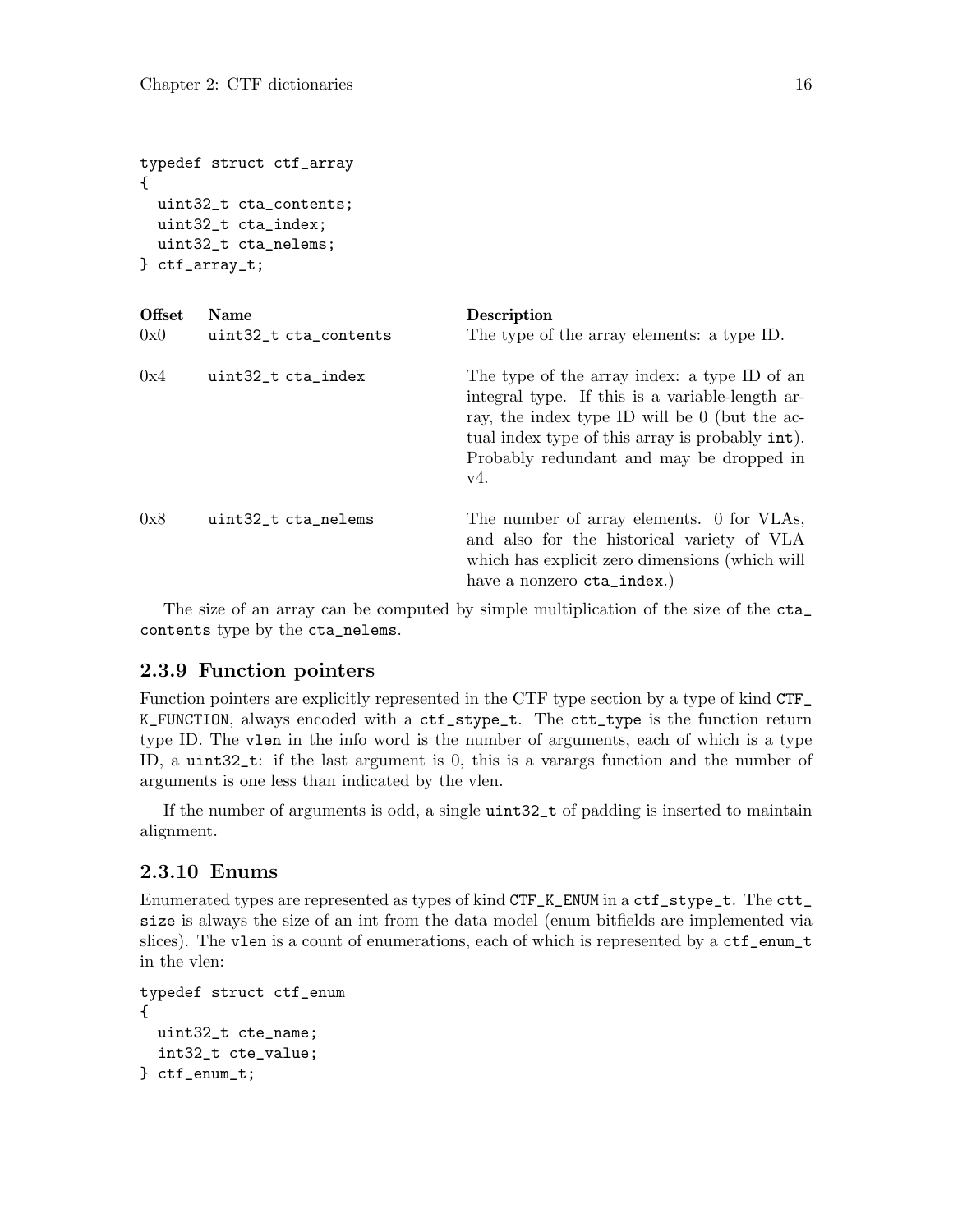<span id="page-19-0"></span>

| Offset | <b>Name</b>       | Description                                              |
|--------|-------------------|----------------------------------------------------------|
| 0x0    | uint32_t cte_name | Stratb offset of the enumeration name.<br>Must not be 0. |
| 0x4    |                   | int32_t cte_value The enumeration value.                 |

Enumeration values larger than  $2<sup>3</sup>2$  are not yet supported and are omitted from the enumeration. (v4 will lift this restriction by encoding the value differently.)

Forward declarations of enums are not implemented with this kind: see [Section 2.3.12](#page-20-1) [\[Forward declarations\], page 18](#page-20-1).

Enumerated type names, as usual in C, go into their own namespace, and do not conflict with non-enums, structs, or unions with the same name.

### <span id="page-19-1"></span>2.3.11 Structs and unions

Structures and unions are represnted as types of kind CTF\_K\_STRUCT and CTF\_K\_UNION: their representation is otherwise identical, and it is perfectly allowed for "structs" to contain overlapping fields etc, so we will treat them together for the rest of this section.

They fill out ctt\_size, and use ctf\_type\_t in preference to ctf\_stype\_t if the structure size is greater than CTF\_MAX\_SIZE (0xfffffffe).

The vlen for structures and unions is a count of structure fields, but the type used to represent a structure field (and thus the size of the variable-length array element representing the type) depends on the size of the structure: truly huge structures, greater than CTF\_ LSTRUCT\_THRESH bytes in length, use a different type. (CTF\_LSTRUCT\_THRESH is 536870912, so such structures are vanishingly rare: in v4, this representation will change somewhat for greater compactness. It's inherited from v1, where the limits were much lower.)

Most structures can get away with using ctf\_member\_t:

```
typedef struct ctf_member_v2
{
 uint32_t ctm_name;
 uint32_t ctm_offset;
 uint32_t ctm_type;
} ctf_member_t;
```
Huge structures that are represented by ctf\_type\_t rather than ctf\_stype\_t have to use ctf\_lmember\_t, which splits the offset as ctf\_type\_t splits the size:

```
typedef struct ctf_lmember_v2
{
 uint32_t ctlm_name;
  uint32_t ctlm_offsethi;
 uint32_t ctlm_type;
 uint32_t ctlm_offsetlo;
} ctf_lmember_t;
```
Here's what the fields of ctf\_member mean: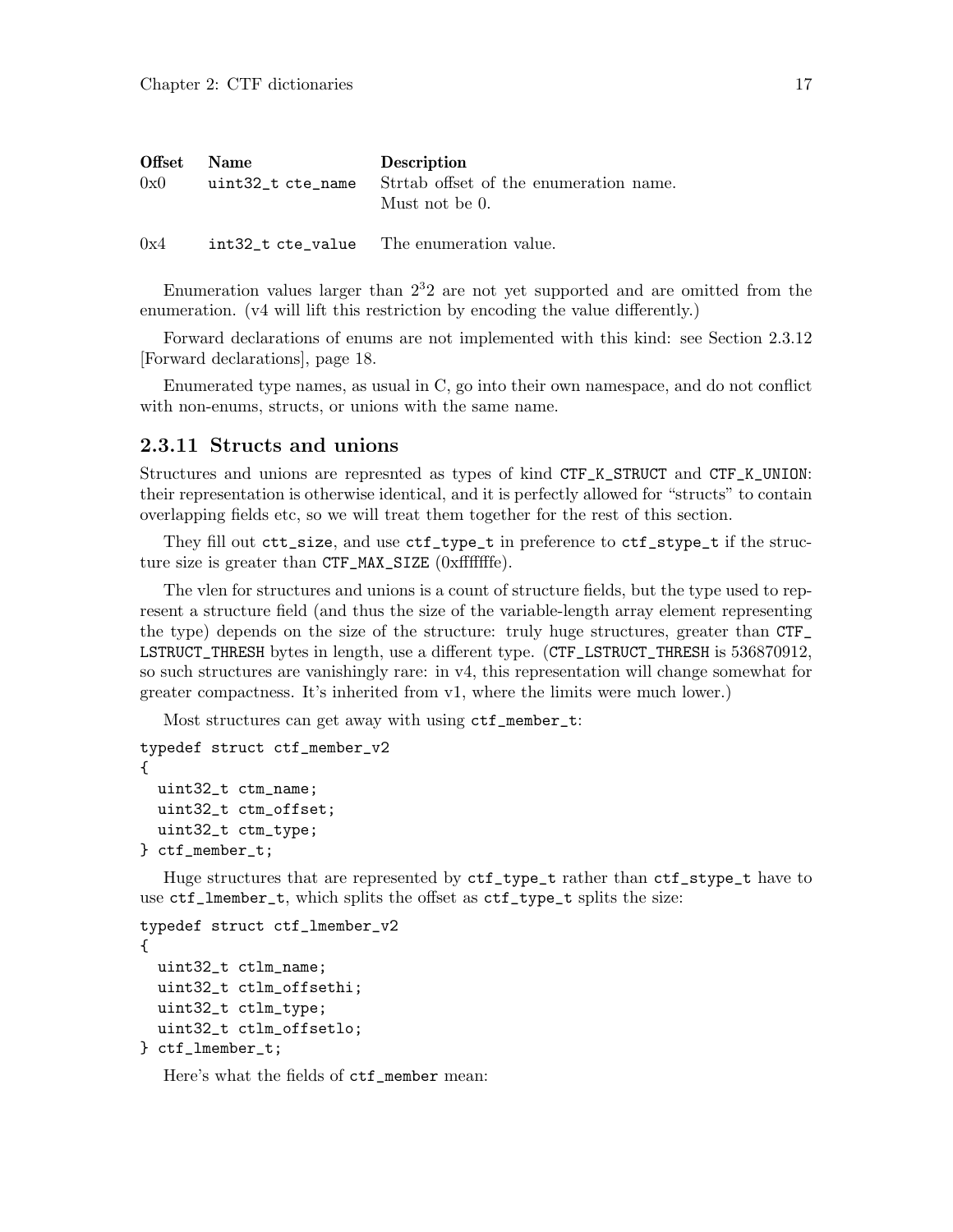<span id="page-20-0"></span>

| <b>Offset</b> | <b>Name</b>         | <b>Description</b>                                                                                                                                                                                                 |
|---------------|---------------------|--------------------------------------------------------------------------------------------------------------------------------------------------------------------------------------------------------------------|
| 0x00          | uint32_t ctm_name   | Strahb offset of the field name.                                                                                                                                                                                   |
| 0x04          | uint32_t ctm_offset | The offset of this field in bits. (Usually, for bitfields, this is<br>machine-word-aligned and the individual field has an offset<br>in bits, but the format allows for the offset to be encoded in<br>bits here.) |
| 0x08          | uint32_t ctm_type   | The type ID of the type of the field.                                                                                                                                                                              |

Here's what the fields of the very similar ctf\_lmember mean:

| <b>Offset</b><br>0x00 | <b>Name</b><br>uint32_t ctlm_name | Description<br>Stratb offset of the field name.       |
|-----------------------|-----------------------------------|-------------------------------------------------------|
| 0x04                  | uint32_t ctlm_offsethi            | The high 32 bits of the offset of this field in bits. |
| 0x08                  | uint32_t ctlm_type                | The type ID of the type of the field.                 |
| 0x0c                  | uint32 t ctlm offsetlo            | The low 32 bits of the offset of this field in bits.  |

Macros CTF\_LMEM\_OFFSET, CTF\_OFFSET\_TO\_LMEMHI and CTF\_OFFSET\_TO\_LMEMLO serve to extract and install the values of the ctlm\_offset fields, much as with the split size fields in ctf\_type\_t.

Unnamed structure and union fields are simply implemented by collapsing the unnamed field's members into the containing structure or union: this does mean that a structure containing an unnamed union can end up being a "structure" with multiple members at the same offset. (A future format revision may collapse CTF\_K\_STRUCT and CTF\_K\_UNION into the same kind and decide among them based on whether their members do in fact overlap.)

Structure and union type names, as usual in C, go into their own namespace, just as enum type names do.

Forward declarations of structures and unions are not implemented with this kind: see [Section 2.3.12 \[Forward declarations\], page 18.](#page-20-1)

### <span id="page-20-1"></span>2.3.12 Forward declarations

When the compiler encounters a forward declaration of a struct, union, or enum, it emits a type of kind CTF\_K\_FORWARD. If it later encounters a non- forward declaration of the same thing, it marks the forward as non-root-visible: before link time, therefore, non-root-visible forwards indicate that a non-forward is coming.

After link time, forwards are fused with their corresponding non-forwards by the deduplicator where possible. They are kept if there is no non-forward definition (maybe it's not visible from any TU at all) or if multiple conflicting structures with the same name might match it. Otherwise, all other forwards are converted to structures, unions, or enums as appropriate, even across TUs if only one structure could correspond to the forward (after all, all types across all TUs land in the same dictionary unless they conflict, so promoting forwards to their concrete type seems most helpful).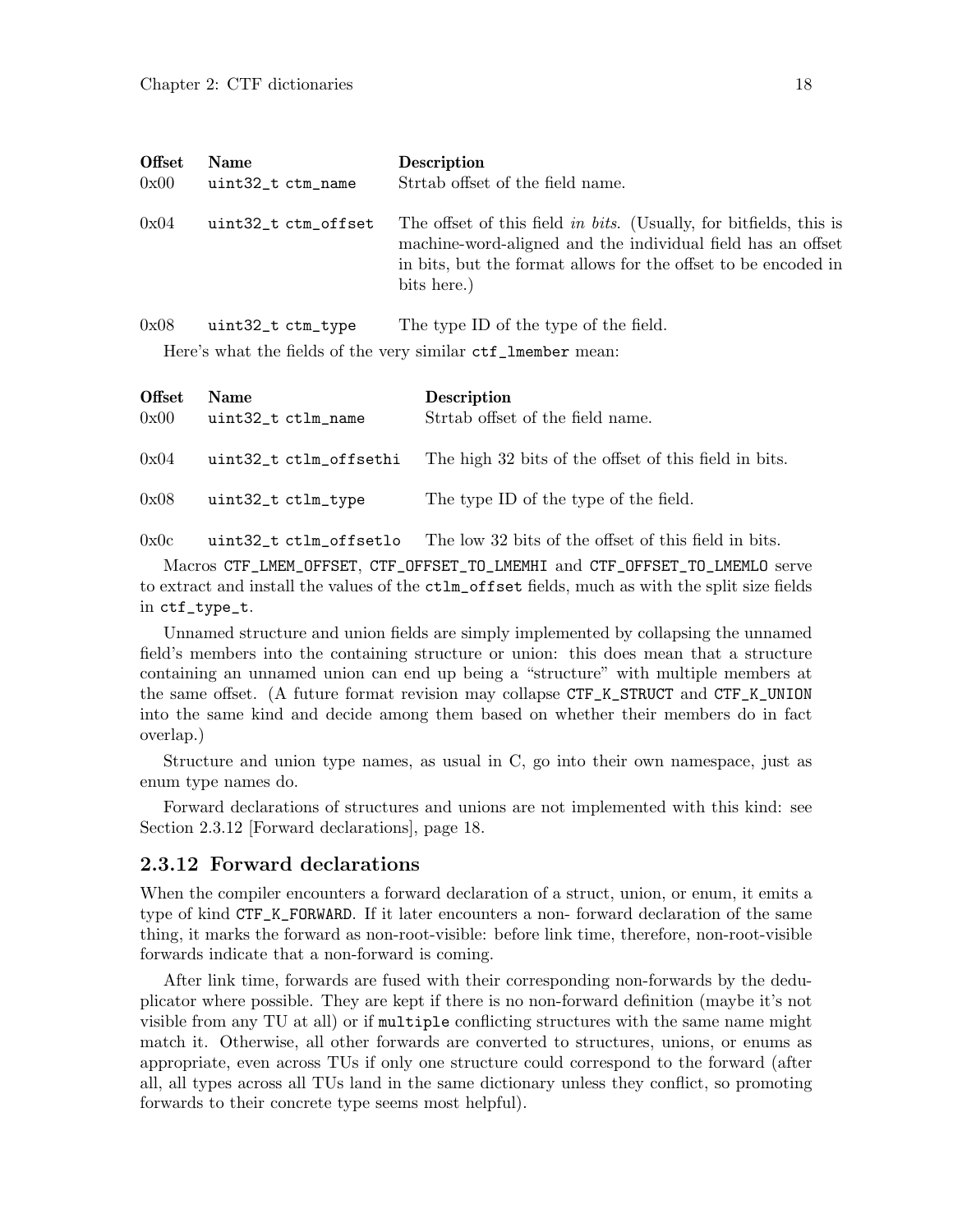<span id="page-21-0"></span>A forward has a rather strange representation: it is encoded with a ctf\_stype\_t but the ctt\_type is populated not with a type (if it's a forward, we don't have an underlying type yet: if we did, we'd have promoted it and this wouldn't be a forward any more) but with the kind of the forward. This means that we can distinguish forwards to structs, enums and unions reliably and ensure they land in the appropriate namespace even before the actual struct, union or enum is found.

### <span id="page-21-1"></span>2.4 The symtypetab sections

These are two very simple sections with identical formats, used by consumers to map from ELF function and data symbols directly to their types. So they are usually populated only in CTF sections that are embedded in ELF objects.

Their format is very simple: an array of type IDs. Which symbol each type ID corresponds to depends on whether the optional *index section* associated with this symtypetab section has any content.

If the index section is nonempty, it is an array of uint32\_t string table offsets, each giving the name of the symbol whose type is at the same offset in the corresponding nonindex section: users can look up symbols in such a table by name. The index section and corresponding symtypetab section is usually ASCIIbetically sorted (indicated by the CTF\_ F\_IDXSORTED flag in the header): if it's sorted, it can be bsearched for a symbol name rather than having to use a slower linear search.

If the data object index section is empty, the entries in the data object and function info sections are associated 1:1 with ELF symbols of type STT\_OBJECT (for data object) or STT\_FUNC (for function info) with a nonzero value: the linker shuffles the symtypetab sections to correspond with the order of the symbols in the ELF file. Symbols with no name, undefined symbols and symbols named "\_START\_" and "\_END\_" are skipped and never appear in either section. Symbols that have no corresponding type are represented by type ID 0. The section may have fewer entries than the symbol table, in which case no later entries have associated types. This format is more compact than an indexed form if most entries have types (since there is no need to record any symbol names), but if the producer and consumer disagree even slightly about which symbols are omitted, the types of all further symbols will be wrong!

The compiler always emits indexed symtypetab tables, because there is no symbol table yet. The linker will always have to read them all in and always works through them from start to end, so there is no benefit having the compiler sort them either. The linker (actually, libctf's linking machinery) will automatically sort unsorted indexed sections, and convert indexed sections that contain a lot of pads into the more compact, unindexed form.

If child dicts are in use, only symbols that use types actually mentioned in the child appear in the child's symtypetab: symbols that use only types in the parent appear in the parent's symtypetab instead. So the child's symtypetab will almost always be very sparse, and thus will usually use the indexed form even in fully linked objects. (It is, of course, impossible for symbols to exist that use types from multiple child dicts at once, since it's impossible to declare a function in C that uses types that are only visible in two different, disjoint translation units.)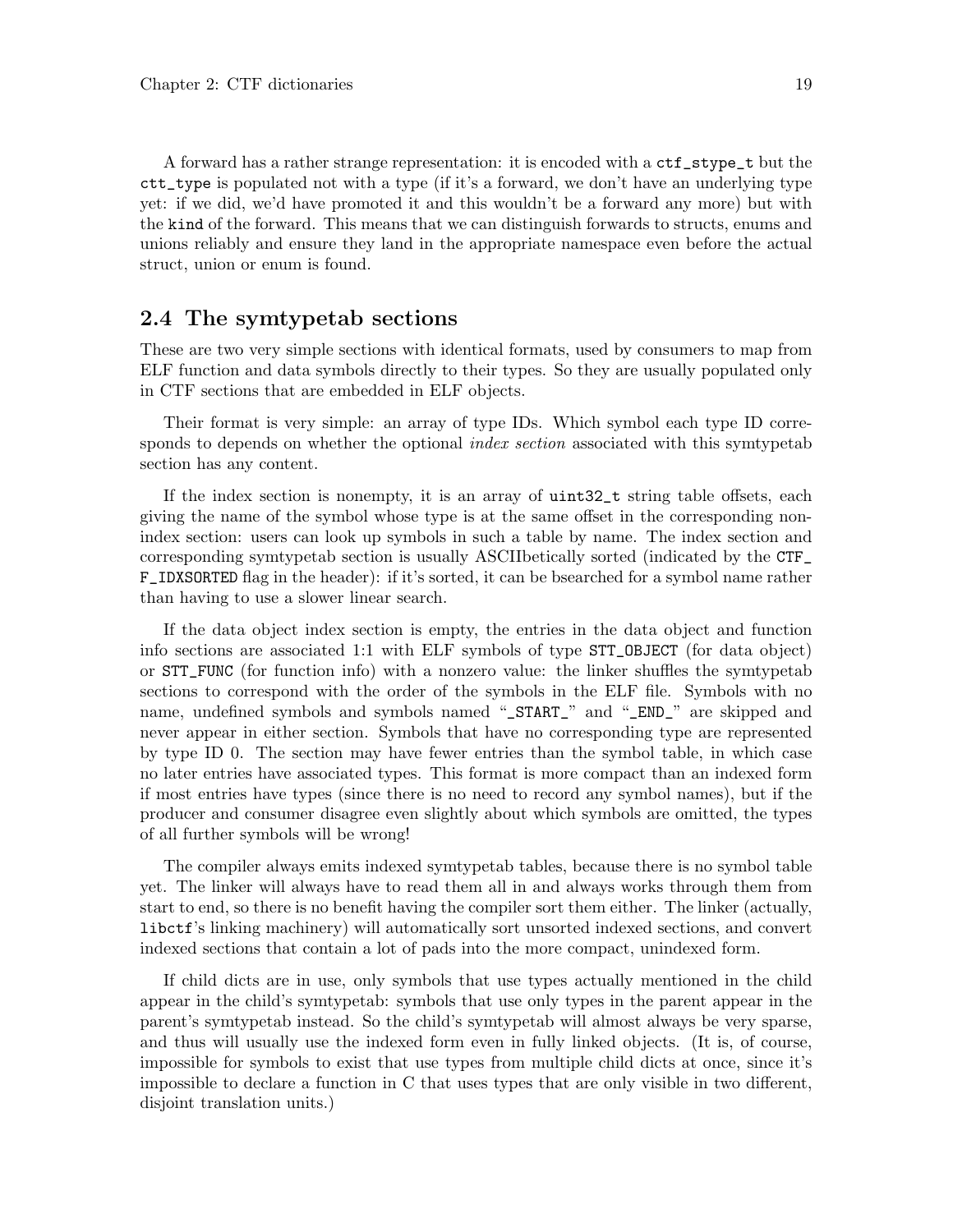### <span id="page-22-0"></span>2.5 The variable section

The variable section is a simple array mapping names (strtab entries) to type IDs, intended to provide a replacement for the data object section in dynamic situations in which there is no static ELF strtab but the consumer instead hands back names. The section is sorted into ASCIIbetical order by name for rapid lookup, like the CTF archive name table.

The section is an array of these structures:

```
typedef struct ctf_varent
{
 uint32_t ctv_name;
 uint32_t ctv_type;
} ctf_varent_t;
```
Offset Name Description 0x00 uint32\_t ctv\_name Strtab offset of the name

0x04 uint32\_t ctv\_type Type ID of this type

There is no analogue of the function info section yet: v4 will probably drop this section in favour of a way to put both indexed (thus, named) and nonindexed symbols into the symtypetab sections at the same time.

### <span id="page-22-2"></span>2.6 The label section

The label section is a currently-unused facility allowing the tiling of the type space with names taken from the strtab. The section is an array of these structures:

```
typedef struct ctf_lblent
{
  uint32_t ctl_label;
 uint32_t ctl_type;
} ctf_lblent_t;
```

| Offset | <b>Name</b>        | <b>Description</b>                                |
|--------|--------------------|---------------------------------------------------|
| 0x00   | uint32_t ctl_label | Strtab offset of the label                        |
| 0x04   | uint32_t ctl_type  | Type ID of the last type<br>covered by this label |

Semantics will be attached to labels soon, probably in v4 (the plan is to use them to allow multiple disjoint namespaces in a single CTF file, removing many uses of CTF archives, in particular in the .ctf section in ELF objects).

### <span id="page-22-1"></span>2.7 The string section

This section is a simple ELF-format strtab, starting with a zero byte (thus ensuring that the string with offset 0 is the null string, as assumed elsewhere in this spec). The strtab is usually ASCIIbetically sorted to somewhat improve compression efficiency.

Where the strtab is unusual is the *references* to it. CTF has two string tables, the internal strtab and an external strtab associated with the CTF dictionary at open time: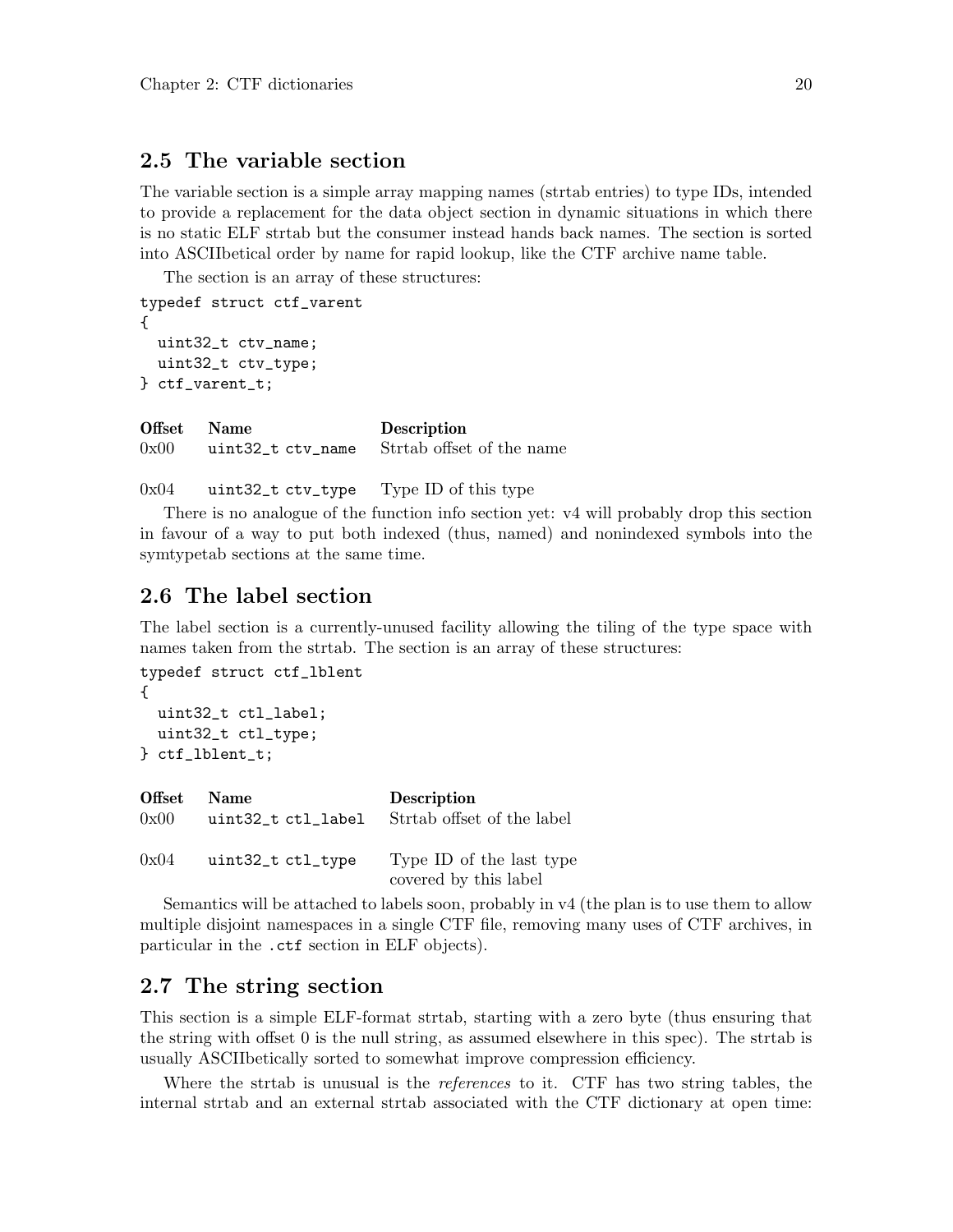<span id="page-23-0"></span>usually, this is the ELF dynamic strtab (.dynstr) of a CTF dictionary embedded in an ELF file. We distinguish between these strtabs by the most significant bit, bit 31, of the 32-bit strtab references: if it is 0, the offset is in the internal strtab: if 1, the offset is in the external strtab.

There is a bug workaround in this area: in format v3 (the first version to have working support for external strtabs), the external strtab is .strtab unless the CTF\_F\_DYNSTR flag is set on the dictionary (see [Section 2.1.1 \[CTF file-wide flags\], page 5\)](#page-7-2). Format v4 will introduce a header field that explicitly names the external strtab, making this flag unnecessary.

### <span id="page-23-1"></span>2.8 Data models

The data model is a simple integer which indicates the ABI in use on this platform. Right now, it is very simple, distinguishing only between 32- and 64-bit types: a model of 1 indicates ILP32, 2 indicats LP64. The mapping from ABI integer to type sizes is hardwired into libctf: currently, we use this to hardwire the size of pointers, function pointers, and enumerated types,

This is a very kludgy corner of CTF and will probably be replaced with explicit header fields to record this sort of thing in future.

### 2.9 Limits of CTF

The following limits are imposed by various aspects of CTF version 3:

#### CTF\_MAX\_TYPE

Maximum type identifier (maximum number of types accessible with parent and child containers in use): 0xfffffffe

#### CTF\_MAX\_PTYPE

Maximum type identifier in a parent dictioanry: maximum number of types in any one dictionary: 0x7fffffff

#### CTF\_MAX\_NAME

Maximum offset into a string table: 0x7fffffff

#### CTF\_MAX\_VLEN

Maximum number of members in a struct, union, or enum: maximum number of function args: 0xffffff

#### CTF\_MAX\_SIZE

Maximum size of a ctf\_stype\_t in bytes before we fall back to ctf\_type\_t: 0xfffffffe bytes

Other maxima without associated macros:

- Maximum value of an enumerated type:  $2^{\degree}32$
- Maximum size of an array element:  $2^{\degree}32$

These maxima are generally considered to be too low, because C programs can and do exceed them: they will be lifted in format v4.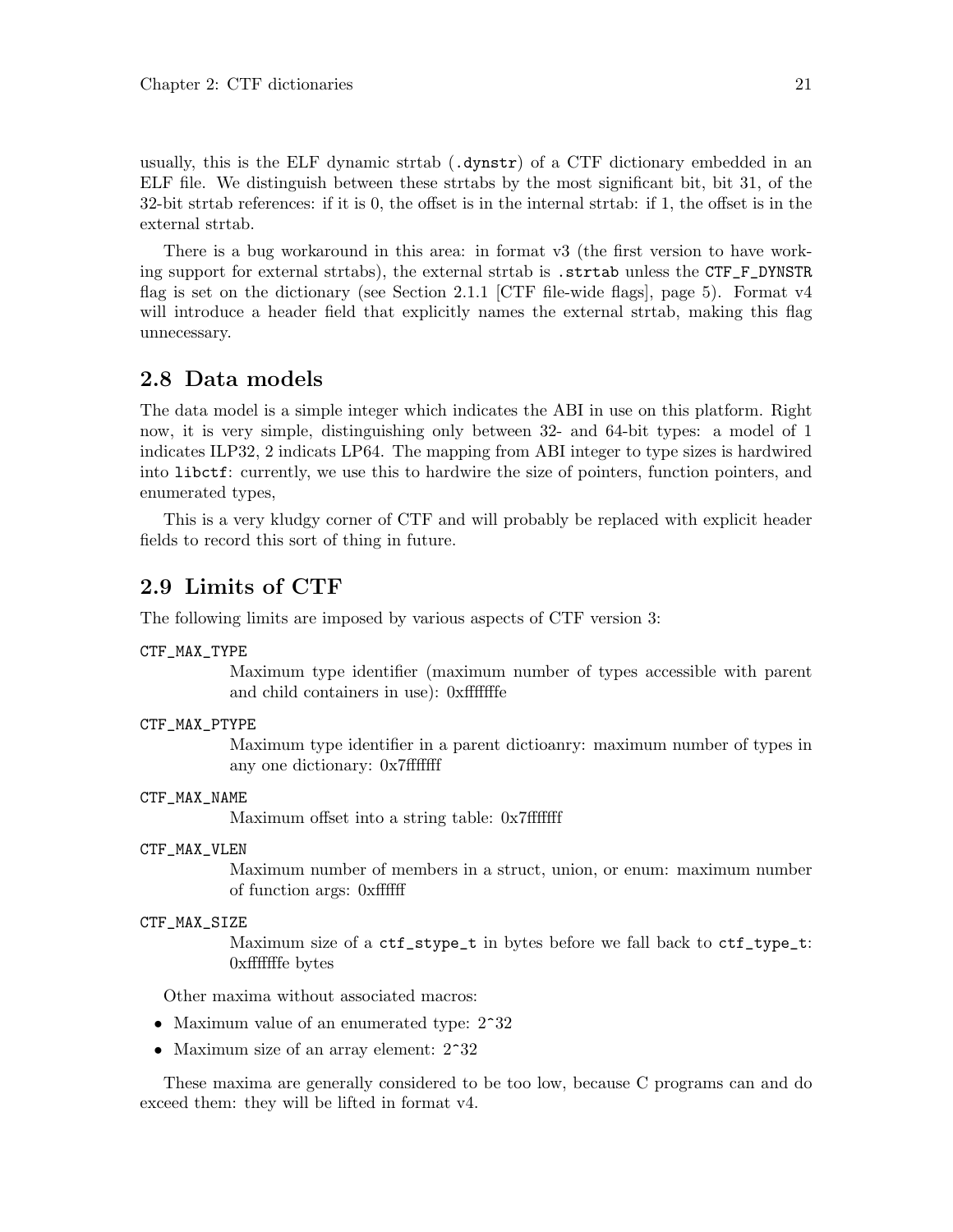### <span id="page-24-0"></span>2.10 Older versions

(To be written.)

<span id="page-24-2"></span>2.10.1 CTF version 2

(To be written.)

<span id="page-24-1"></span>2.10.2 CTF version 1

(To be written.)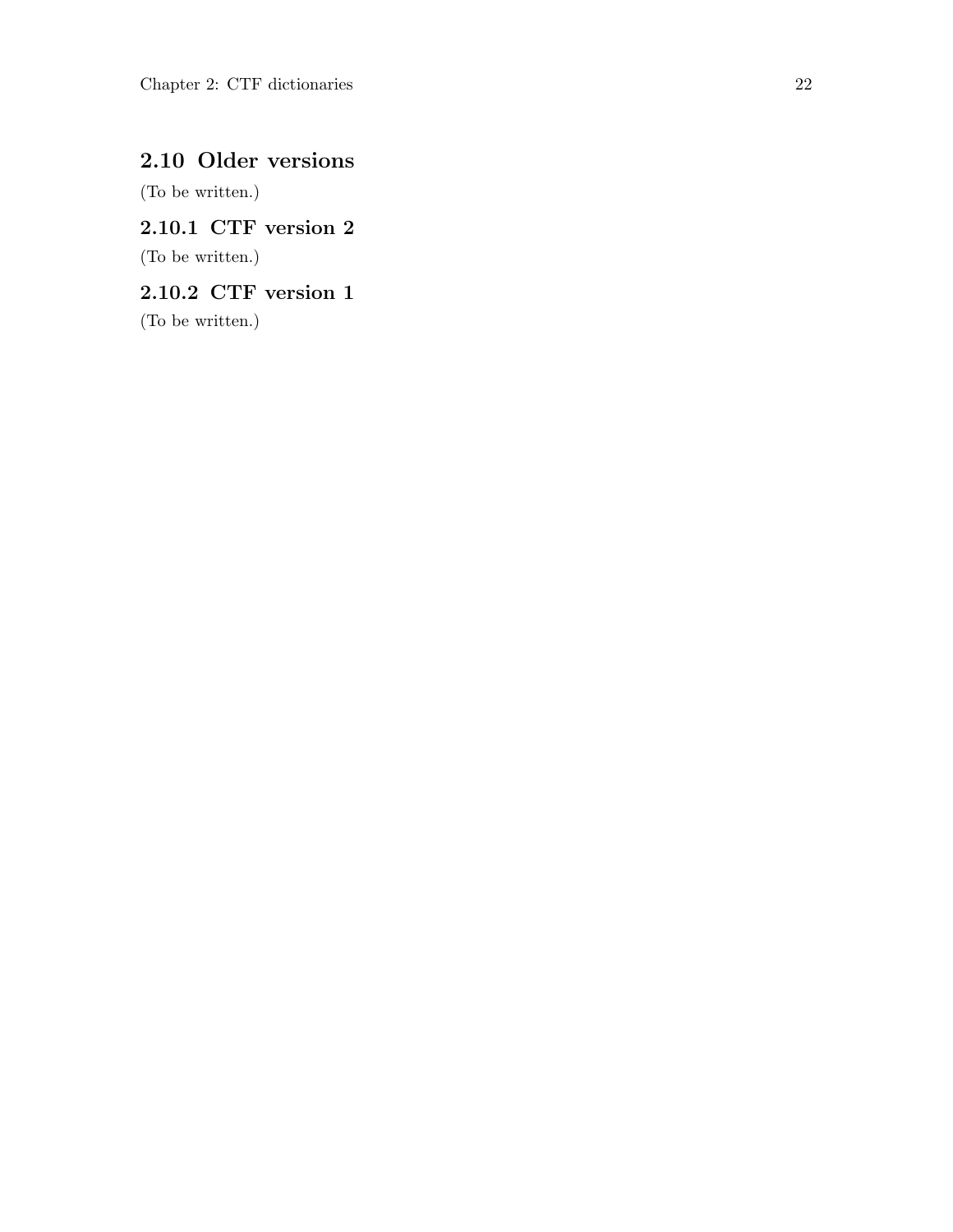## <span id="page-25-0"></span>Index

## A

| $alignment \ldots \ldots \ldots \ldots \ldots \ldots \ldots \ldots \ldots \ldots \ldots \ldots \ldots$ |
|--------------------------------------------------------------------------------------------------------|
|                                                                                                        |
|                                                                                                        |

## B

| Bug workarounds, $CTF_F_DYNSTR$ 19, 21 |  |
|----------------------------------------|--|

## C

| $char \ldots \ldots \ldots \ldots \ldots \ldots \ldots \ldots \ldots \ldots \ldots \ldots \ldots 12$                                           |
|------------------------------------------------------------------------------------------------------------------------------------------------|
|                                                                                                                                                |
|                                                                                                                                                |
|                                                                                                                                                |
|                                                                                                                                                |
|                                                                                                                                                |
|                                                                                                                                                |
|                                                                                                                                                |
|                                                                                                                                                |
| 16                                                                                                                                             |
| $cta\_index \ldots \ldots \ldots \ldots \ldots \ldots \ldots \ldots \ldots \ldots \ldots 16$                                                   |
|                                                                                                                                                |
|                                                                                                                                                |
|                                                                                                                                                |
|                                                                                                                                                |
|                                                                                                                                                |
| $\text{ctf}_\text{-archive\_modent}\_t \ldots \ldots \ldots \ldots \ldots \ldots \ldots 3$                                                     |
|                                                                                                                                                |
|                                                                                                                                                |
|                                                                                                                                                |
|                                                                                                                                                |
|                                                                                                                                                |
| $\text{ctf}_{\text{-array}\text{-}t, \text{} \text{cta}_{\text{-}}\text{nelems}\dots \dots \dots \dots \dots \dots \dots \dots \dots \dots 16$ |
|                                                                                                                                                |
|                                                                                                                                                |
|                                                                                                                                                |
|                                                                                                                                                |
|                                                                                                                                                |
|                                                                                                                                                |
|                                                                                                                                                |
|                                                                                                                                                |
|                                                                                                                                                |
|                                                                                                                                                |
|                                                                                                                                                |
|                                                                                                                                                |
|                                                                                                                                                |
|                                                                                                                                                |
|                                                                                                                                                |
|                                                                                                                                                |
|                                                                                                                                                |
|                                                                                                                                                |
| CTF_FP_LDIMAGRY<br>14                                                                                                                          |

| $\text{ctf}\_\text{header}\_\text{t}, \text{cth}\_\text{cumame}\_\text{t}, \dots, \dots, \dots, \dots, 6$                |    |
|--------------------------------------------------------------------------------------------------------------------------|----|
| $\text{ctf}\_\text{header}\_\text{t}, \text{cth}\_\text{flags}\_\text{t}, \dots, \dots, \dots, \dots, \dots, 4$          |    |
|                                                                                                                          |    |
| $\text{ctf}\_\text{header}\_\text{t}, \text{cth}\_\text{funcoff}\ldots \ldots \ldots \ldots \ldots \ldots \ldots \ldots$ |    |
| $\text{ctf}\_\text{header}\_\text{t}, \text{cth}\_\text{lbof}\_\text{t}, \dots, \dots, \dots, \dots, \dots, 6$           |    |
| $\text{ctf}\_\text{header}\_\text{t}, \text{cth}\_\text{magic}\dots\dots\dots\dots\dots\dots\dots \dots \dots$           |    |
|                                                                                                                          |    |
| $\text{ctf}\_\text{header}\_\text{t}, \text{cth}\_\text{obj}\_\text{t}, \ldots, \ldots, \ldots, \ldots, \ldots, 6$       |    |
| $\text{ctf}\_\text{header}\_\text{t}, \text{cth}\_\text{parallel}\_\text{t}, \ldots, \ldots, \ldots, \ldots, 6$          |    |
|                                                                                                                          |    |
| $\text{ctf}\_\text{header}\_\text{t}, \text{cth}\_\text{preample}\_\text{1}, \dots, \dots, \dots, \dots, 6$              |    |
|                                                                                                                          |    |
| $\text{ctf}\_\text{header}\_\text{t}, \text{cth}\_\text{stroff}\_\text{t}, \dots, \dots, \dots, \dots, 7$                |    |
|                                                                                                                          |    |
|                                                                                                                          |    |
|                                                                                                                          |    |
|                                                                                                                          |    |
|                                                                                                                          | 12 |
|                                                                                                                          |    |
|                                                                                                                          |    |
|                                                                                                                          |    |
|                                                                                                                          |    |
|                                                                                                                          |    |
|                                                                                                                          |    |
| $CTF_K \ncongr \ldots \ldots \ldots \ldots \ldots \ldots \ldots \ldots \ldots \ldots \ldots \ldots \ldots$               |    |
|                                                                                                                          |    |
|                                                                                                                          | 13 |
|                                                                                                                          | 18 |
| $CTF_K_LINTEGER \dots \dots \dots \dots \dots \dots \dots \dots \dots$                                                   | 12 |
| $CTF_K_PONTER \dots \dots \dots \dots \dots \dots \dots \dots \dots$                                                     | 15 |
|                                                                                                                          | 15 |
|                                                                                                                          | 14 |
|                                                                                                                          |    |
|                                                                                                                          |    |
|                                                                                                                          | 17 |
|                                                                                                                          | 11 |
| CTF_K_VOLATILE                                                                                                           | 15 |
|                                                                                                                          | 20 |
| $\text{ctf\_lblent\_t}, \text{ctl\_label} \ldots \ldots \ldots \ldots \ldots \ldots \ldots \ldots \ldots$                |    |
| $\text{ctf\_lblent\_t}, \text{ctl\_type} \dots \dots \dots \dots \dots \dots \dots$                                      | 20 |
|                                                                                                                          | 18 |
| $\text{ctf\_lmember\_t}, \text{ctlm\_name} \ldots \ldots \ldots \ldots \ldots$                                           | 18 |
| ctf_lmember_t, ctlm_offsethi                                                                                             | 18 |
|                                                                                                                          |    |
|                                                                                                                          |    |
| CTF_LSTRUCT_THRESH                                                                                                       | 17 |
| $CTF\_MAGIC \dots \dots \dots \dots \dots \dots \dots \dots \dots \dots \dots \dots \dots$                               |    |
|                                                                                                                          | 17 |
|                                                                                                                          | 17 |
| ctf_member_t, ctlm_type                                                                                                  | 18 |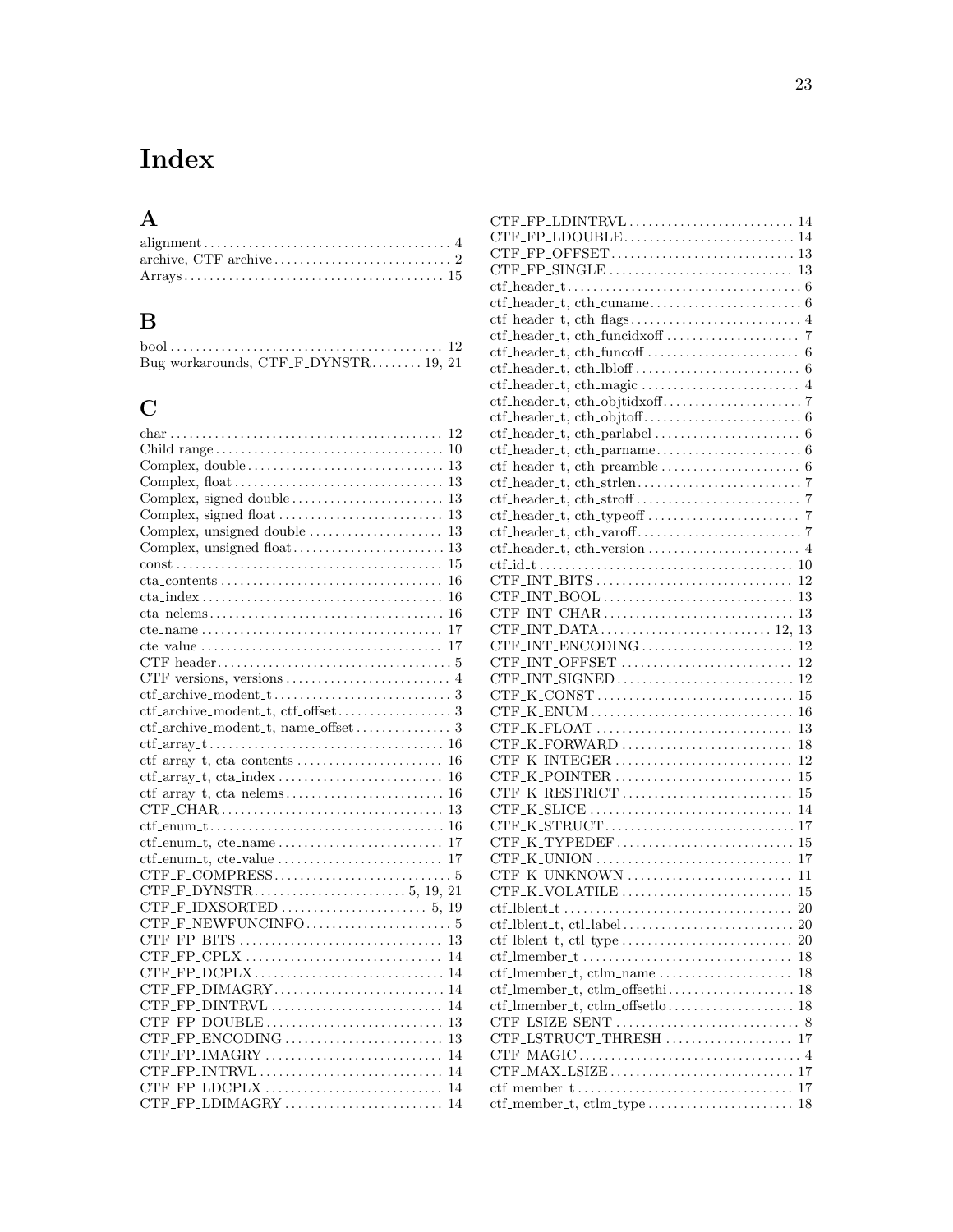| $\text{ctf}_\text{member\_t}, \text{ctm}_\text{name} \ldots \ldots \ldots \ldots \ldots \ldots 18$                    |   |
|-----------------------------------------------------------------------------------------------------------------------|---|
| ctf_member_t, ctm_offset 18                                                                                           |   |
| ctf_member_t, ctm_type 18                                                                                             |   |
|                                                                                                                       |   |
|                                                                                                                       |   |
|                                                                                                                       |   |
|                                                                                                                       |   |
| $\text{ctf-preamble\_t}, \text{ctp\_version} \dots \dots \dots \dots \dots \dots \dots$                               |   |
|                                                                                                                       |   |
|                                                                                                                       |   |
|                                                                                                                       |   |
|                                                                                                                       |   |
|                                                                                                                       |   |
|                                                                                                                       |   |
|                                                                                                                       |   |
|                                                                                                                       |   |
|                                                                                                                       |   |
|                                                                                                                       |   |
|                                                                                                                       |   |
|                                                                                                                       |   |
|                                                                                                                       |   |
| $\text{ctf\_type\_t}, \text{ctt\_info} \dots \dots \dots \dots \dots \dots \dots \dots \dots \dots \dots \dots \dots$ |   |
| $\text{ctf\_type\_t}, \text{ctt\_sizehi} \ldots \ldots \ldots \ldots \ldots \ldots \ldots 9$                          |   |
| $\text{ctf\_type\_t}, \text{ctt\_sizelo} \dots \dots \dots \dots \dots \dots \dots \dots \dots$                       |   |
| $\text{ctf\_type\_t}, \text{ctt\_size} \dots \dots \dots \dots \dots \dots \dots \dots \dots$                         |   |
| CTF_V2_INDEX_TO_TYPE 10                                                                                               |   |
|                                                                                                                       |   |
|                                                                                                                       |   |
|                                                                                                                       |   |
|                                                                                                                       |   |
| CTF_V2_TYPE_ISPARENT 10                                                                                               |   |
| CTF_V2_TYPE_TO_INDEX 10                                                                                               |   |
|                                                                                                                       |   |
| $\text{ctf\_parent\_t}, \text{ctv\_name} \ldots \ldots \ldots \ldots \ldots \ldots \ldots \ldots \ldots$              |   |
|                                                                                                                       |   |
|                                                                                                                       |   |
|                                                                                                                       |   |
| ${\tt CTF\_VERSION\_1\_UPGRADED\_3} \dots \dots \dots \dots \dots \ 22$                                               |   |
|                                                                                                                       |   |
|                                                                                                                       |   |
|                                                                                                                       |   |
|                                                                                                                       |   |
|                                                                                                                       |   |
|                                                                                                                       |   |
| $\text{ctfa\_names.} \dots \dots \dots \dots \dots \dots \dots \dots \dots \dots \dots \dots \dots \dots$             |   |
|                                                                                                                       | 3 |
|                                                                                                                       | 6 |
|                                                                                                                       | 4 |
|                                                                                                                       | 7 |
|                                                                                                                       | 6 |
|                                                                                                                       | 6 |
|                                                                                                                       | 4 |
|                                                                                                                       | 7 |
|                                                                                                                       | 6 |
|                                                                                                                       |   |
|                                                                                                                       | 6 |
|                                                                                                                       | 6 |
|                                                                                                                       | 6 |
|                                                                                                                       | 7 |

| $\text{ctl_type} \ldots \ldots \ldots \ldots \ldots \ldots \ldots \ldots \ldots \ldots \ldots \ldots \ldots 20$    |    |
|--------------------------------------------------------------------------------------------------------------------|----|
| $\text{ctlm_name} \ldots \ldots \ldots \ldots \ldots \ldots \ldots \ldots \ldots \ldots \ldots \ldots 18$          |    |
|                                                                                                                    |    |
|                                                                                                                    |    |
|                                                                                                                    |    |
|                                                                                                                    | 18 |
| $\text{ctm\_type} \ldots \ldots \ldots \ldots \ldots \ldots \ldots \ldots \ldots \ldots$                           | 18 |
|                                                                                                                    |    |
|                                                                                                                    |    |
|                                                                                                                    |    |
| $cts_bits \ldots \ldots \ldots \ldots \ldots \ldots \ldots \ldots \ldots \ldots \ldots \ldots 15$                  |    |
|                                                                                                                    | 15 |
|                                                                                                                    |    |
|                                                                                                                    |    |
| $\text{ctt}\_ \text{sizehi}\_ \ldots \ldots \ldots \ldots \ldots \ldots \ldots \ldots \ldots \ldots \ldots \ldots$ |    |
|                                                                                                                    |    |
| $\text{ctt_name} \dots \dots \dots \dots \dots \dots \dots \dots \dots \dots \dots \dots \dots$                    |    |
| $ctt\_size \ldots \ldots \ldots \ldots \ldots \ldots \ldots \ldots \ldots \ldots \ldots \ldots 8$                  |    |
| $\text{ctt\_type} \ldots \ldots \ldots \ldots \ldots \ldots \ldots \ldots \ldots \ldots \ldots \ldots 8$           |    |
|                                                                                                                    |    |
|                                                                                                                    |    |
|                                                                                                                    |    |
|                                                                                                                    |    |

## $\label{eq:1} \mathbf{D}$

| Data object index section $\dots\dots\dots\dots\dots\dots\dots$ 19 |  |
|--------------------------------------------------------------------|--|
|                                                                    |  |
|                                                                    |  |
|                                                                    |  |

### $\bf{E}$

## $\mathbf{F}$

## $\overline{I}$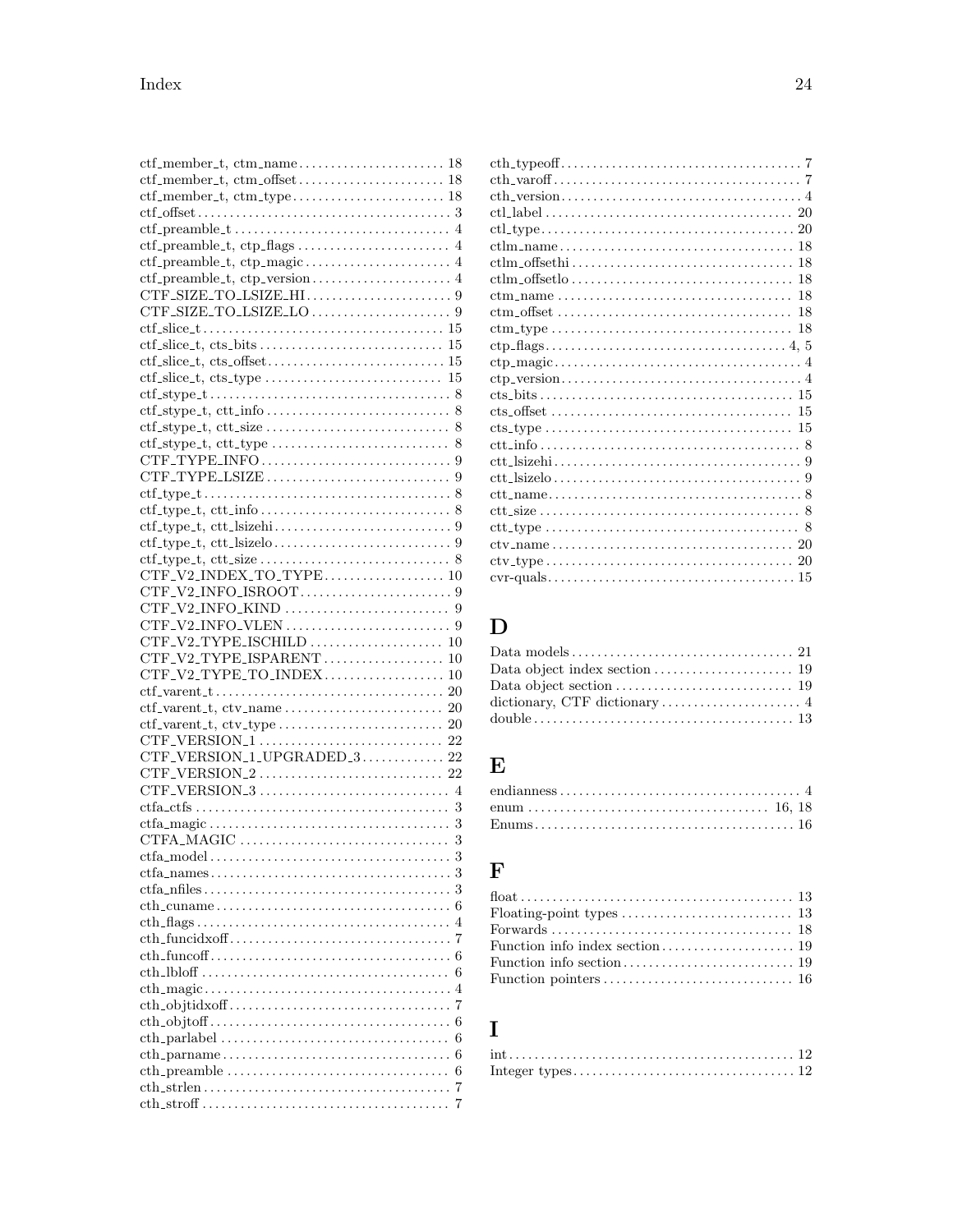## L

## N

|--|--|--|--|

## O

## P

## R

|--|--|

## S

| Slices, effect on ctf_type_reference 14  |
|------------------------------------------|
|                                          |
|                                          |
|                                          |
|                                          |
|                                          |
|                                          |
|                                          |
|                                          |
|                                          |
| struct ctf_archive_modent, ctf_offset  3 |
|                                          |

| struct ctf_archive_modent, name_offset  3 |    |
|-------------------------------------------|----|
|                                           |    |
|                                           |    |
|                                           |    |
|                                           |    |
|                                           |    |
| struct ctf_enum, cte_name 17              |    |
|                                           |    |
|                                           |    |
|                                           |    |
|                                           |    |
|                                           |    |
|                                           |    |
|                                           |    |
|                                           |    |
|                                           |    |
|                                           |    |
|                                           |    |
|                                           |    |
|                                           |    |
|                                           |    |
|                                           |    |
|                                           |    |
|                                           |    |
|                                           |    |
|                                           |    |
|                                           |    |
|                                           |    |
| struct ctf_lmember_v2 18                  |    |
| struct ctf_lmember_v2, ctlm_name 18       |    |
| struct ctf_lmember_v2, ctlm_offsethi 18   |    |
| struct ctf_lmember_v2, ctlm_offsetlo 18   |    |
|                                           |    |
|                                           |    |
| struct ctf_member_v2, ctm_name 18         |    |
| struct ctf_member_v2, ctm_offset 18       |    |
|                                           |    |
|                                           |    |
|                                           |    |
|                                           |    |
|                                           |    |
|                                           |    |
| struct ctf_slice, cts_bits                | 15 |
|                                           |    |
|                                           |    |
|                                           |    |
|                                           |    |
|                                           |    |
|                                           |    |
|                                           |    |
|                                           |    |
|                                           |    |
|                                           |    |
|                                           |    |
|                                           |    |
|                                           |    |
|                                           |    |